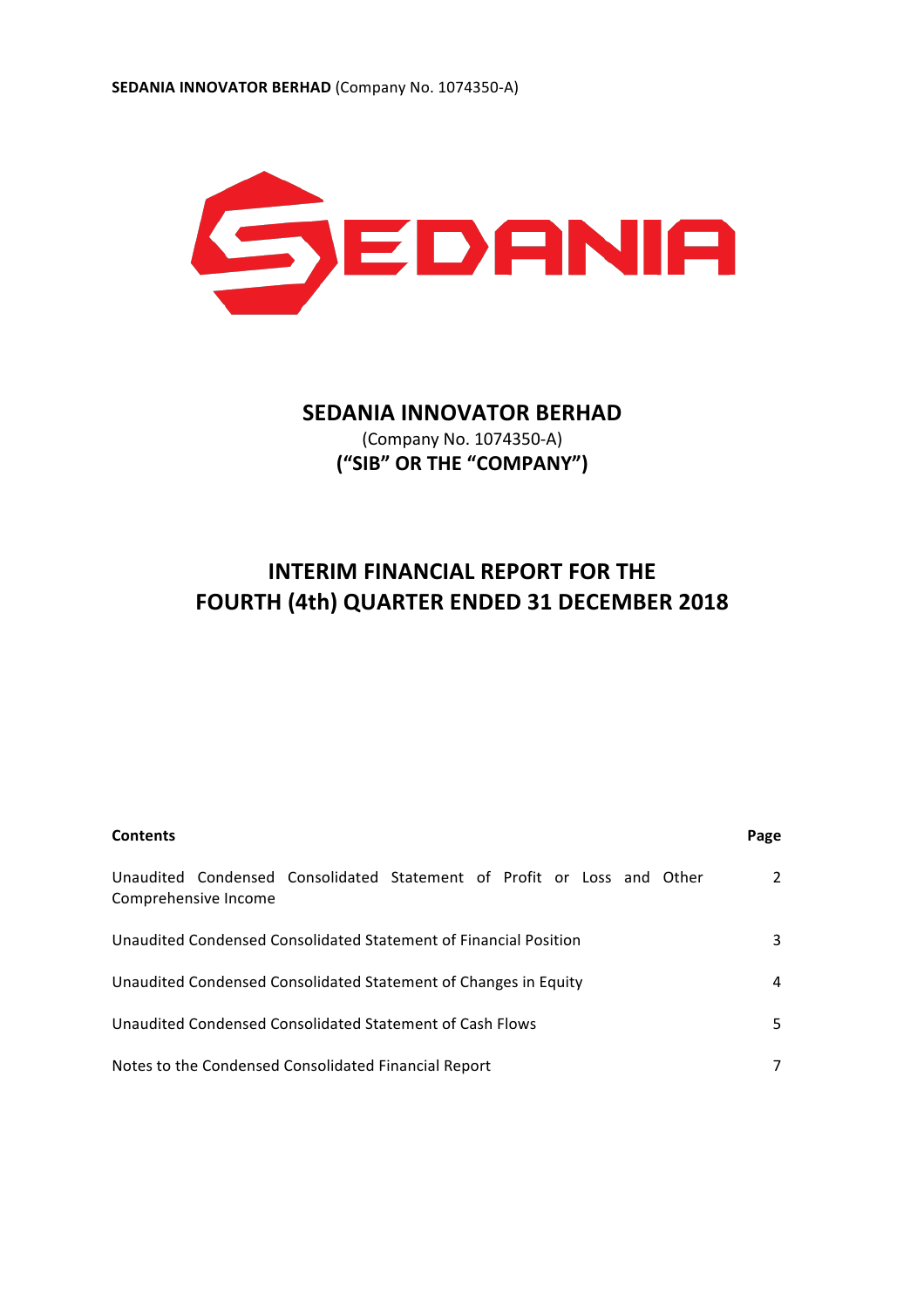## UNAUDITED CONDENSED CONSOLIDATED STATEMENT OF PROFIT OR LOSS AND OTHER **COMPREHENSIVE INCOME FOR THE FOURTH (4<sup>th</sup>) QUARTER ENDED 31 DECEMBER 2018**

|                                                                         | <b>Quarter Ended</b> |               |                | <b>Year-To-Date Ended</b> |               |                |
|-------------------------------------------------------------------------|----------------------|---------------|----------------|---------------------------|---------------|----------------|
|                                                                         |                      | 31 Dec        |                | 31 Dec                    | 31 Dec        |                |
|                                                                         | 31 Dec 2018          | 2017          | <b>Changes</b> | 2018                      | 2017          | <b>Changes</b> |
|                                                                         | <b>RM'000</b>        | <b>RM'000</b> | %              | <b>RM'000</b>             | <b>RM'000</b> | %              |
|                                                                         |                      |               |                |                           |               |                |
| Revenue                                                                 | 2,103                | 6,647         | (68)           | 12,343                    | 27,297        | (54)           |
| Other income                                                            | 332                  | 1,023         | (68)           | 1,583                     | 1,771         | (30)           |
| Administration expenses                                                 | (5, 943)             | (6, 810)      | (13)           | (18, 113)                 | (26, 874)     | 33             |
| (Loss) / Profit from operations                                         | (3,508)              | 860           | ( > 100)       | (4, 187)                  | 2,194         | ( > 100)       |
| Finance costs                                                           | (76)                 | (9)           | ( > 100)       | (126)                     | (37)          | ( > 100)       |
| (Loss) / Profit before taxation                                         | (3, 584)             | 851           | ( > 100)       | (4, 313)                  | 2,157         | ( > 100)       |
| Taxation                                                                | 435                  | (465)         | >100           | (44)                      | (590)         | 93             |
| Net (loss) / profit for the period,<br>representing total comprehensive |                      |               |                |                           |               |                |
| (loss) / income                                                         | (3, 149)             | 386           | ( > 100)       | (4, 357)                  | 1,567         | ( > 100)       |
| NET (LOSS) / PROFIT ATTRIBUTABLE TO:                                    |                      |               |                |                           |               |                |
| - Owners of the parent                                                  | (3, 149)             | 386           | ( > 100)       | (4, 357)                  | 1,567         | ( > 100)       |
| - Non-controlling interests                                             |                      |               |                |                           |               |                |
|                                                                         | (3, 149)             | 386           | ( > 100)       | (4, 357)                  | 1,567         | ( > 100)       |
| TOTAL COMPREHENSIVE (LOSS) / INCOME                                     |                      |               |                |                           |               |                |
| <b>ATTRIBUTABLE TO:</b>                                                 |                      |               |                |                           |               |                |
| - Owners of the parent                                                  | (3, 149)             | 386           | ( > 100)       | (4, 357)                  | 1,567         | ( > 100)       |
| - Non-controlling interests                                             |                      |               |                |                           |               |                |
|                                                                         | (3, 149)             | 386           | ( > 100)       | (4, 357)                  | 1,567         | ( > 100)       |
| Weighted average number of ordinary                                     |                      |               |                |                           |               |                |
| shares ('000)                                                           | 225,806              | 225,806       |                | 225,806                   | 211,595       | 9              |
| Earnings per share attributable to<br>owners of the parent (Sen):       |                      |               |                |                           |               |                |
| - Basic                                                                 | (1.395)              | 0.171         | ( > 100)       | (1.930)                   | 0.741         | ( > 100)       |
| - Diluted                                                               | (1.378)              | 0.171         | ( > 100)       | (1.907)                   | 0.741         | ( > 100)       |

(The condensed consolidated statement of profit or loss and other comprehensive income should be read in conjunction with the audited financial statements for the year ended 31 December 2017 and the accompanying explanatory notes attached to this interim financial report.)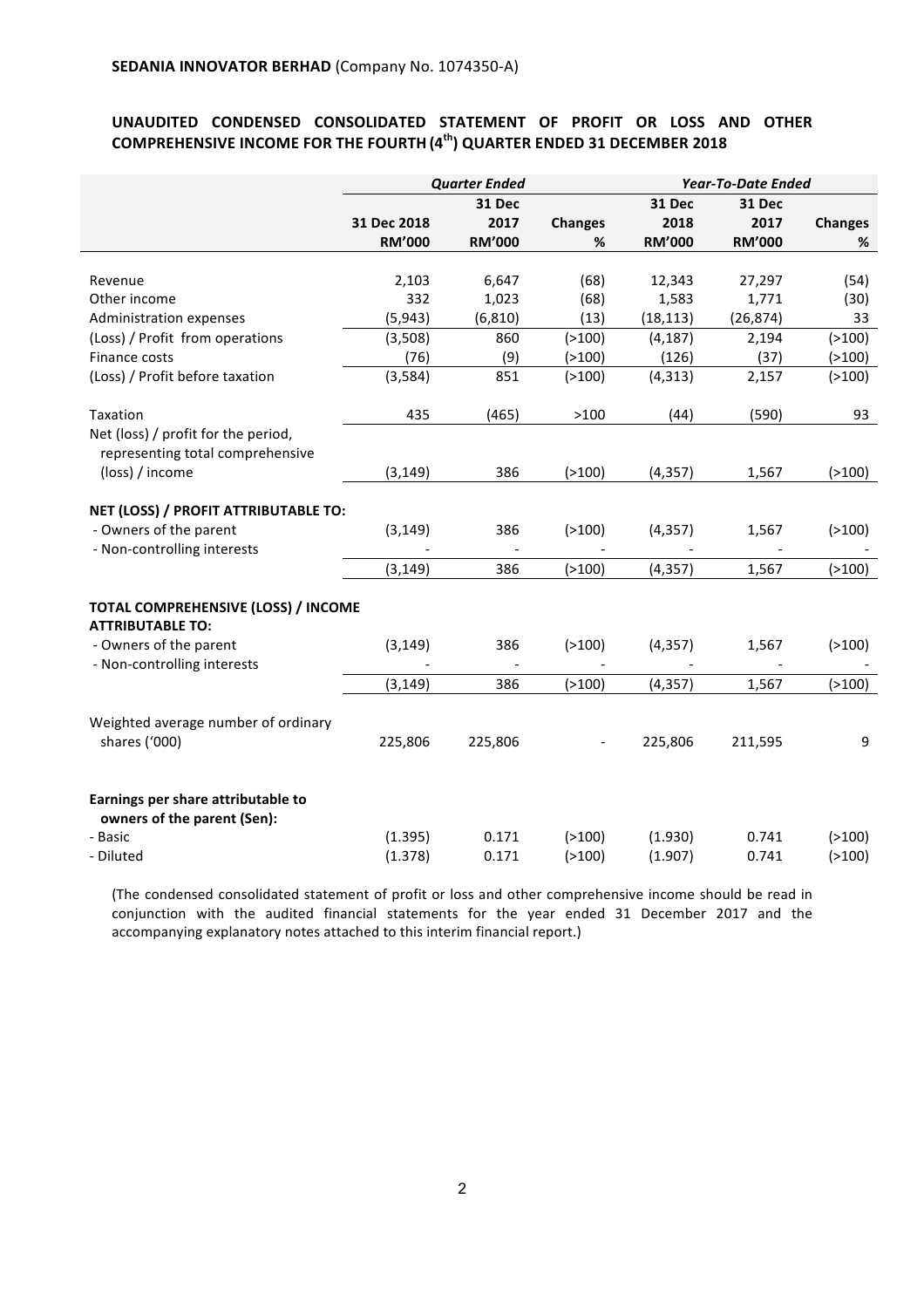## **UNAUDITED CONDENSED CONSOLIDATED STATEMENT OF FINANCIAL POSITION AS AT 31 DECEMBER 2018**

|                                                | <b>Unaudited</b><br>as at<br>31 December 2018<br><b>RM'000</b> | <b>Audited</b><br>as at<br>31 December 2017<br><b>RM'000</b> |
|------------------------------------------------|----------------------------------------------------------------|--------------------------------------------------------------|
| <b>ASSETS</b>                                  |                                                                |                                                              |
| <b>NON-CURRENT ASSET</b>                       |                                                                |                                                              |
| Property, plant and equipment                  | 2,821                                                          | 3,504                                                        |
| Lease receivables                              | 3,687                                                          | 5,096                                                        |
| <b>Deferred Tax Asset</b>                      | 432                                                            |                                                              |
|                                                | 6,940                                                          | 8,600                                                        |
| <b>CURRENT ASSETS</b>                          |                                                                |                                                              |
| Receivables, deposit & prepayments             | 12,213                                                         | 17,722                                                       |
| Lease receivables                              | 584                                                            | 1,216                                                        |
| Inventory                                      | 5                                                              | 16                                                           |
| Short term funds                               | 11,219                                                         | 14,073                                                       |
| Cash and bank balances                         | 1,977                                                          | 1,724                                                        |
| <b>Current Tax Asset</b>                       | 230                                                            |                                                              |
|                                                | 26,228                                                         | 34,751                                                       |
| <b>TOTAL ASSETS</b>                            | 33,168                                                         | 43,351                                                       |
|                                                |                                                                |                                                              |
| <b>EQUITY</b><br>Share capital                 | 42,005                                                         | 42,005                                                       |
| Reserves                                       | (15, 679)                                                      | (9, 276)                                                     |
| Equity attributable to owners of the parent    | 26,326                                                         | 32,729                                                       |
| <b>TOTAL EQUITY</b>                            | 26,326                                                         | 32,729                                                       |
|                                                |                                                                |                                                              |
| <b>NON-CURRENT LIABILITIES</b>                 |                                                                |                                                              |
| <b>Bank borrowing</b>                          | 509                                                            | 587                                                          |
| Hire purchase payables                         | 460                                                            | 62                                                           |
| Deferred tax liabilities                       | 2                                                              | 56                                                           |
|                                                | 971                                                            | 705                                                          |
| <b>CURRENT LIABILITIES</b>                     |                                                                |                                                              |
| Payables, accruals & other current liabilities | 5,470                                                          | 9,230                                                        |
| Hire purchase payables                         | 125                                                            | 25                                                           |
| <b>Bank borrowing</b>                          | 74                                                             | 74                                                           |
| <b>Current tax liabilities</b>                 | 202                                                            | 588                                                          |
|                                                | 5,871                                                          | 9,917                                                        |
| <b>TOTAL LIABILITIES</b>                       | 6,842                                                          | 10,622                                                       |
| <b>TOTAL EQUITY AND LIABILITIES</b>            | 33,168                                                         | 43,351                                                       |
| <b>NET ASSETS PER SHARE (Sen)</b>              | 11.66                                                          | 15.47                                                        |

(The condensed consolidated statement of financial position should be read in conjunction with the audited financial statements for the year ended 31 December 2017 and the accompanying explanatory notes attached to this interim financial report.)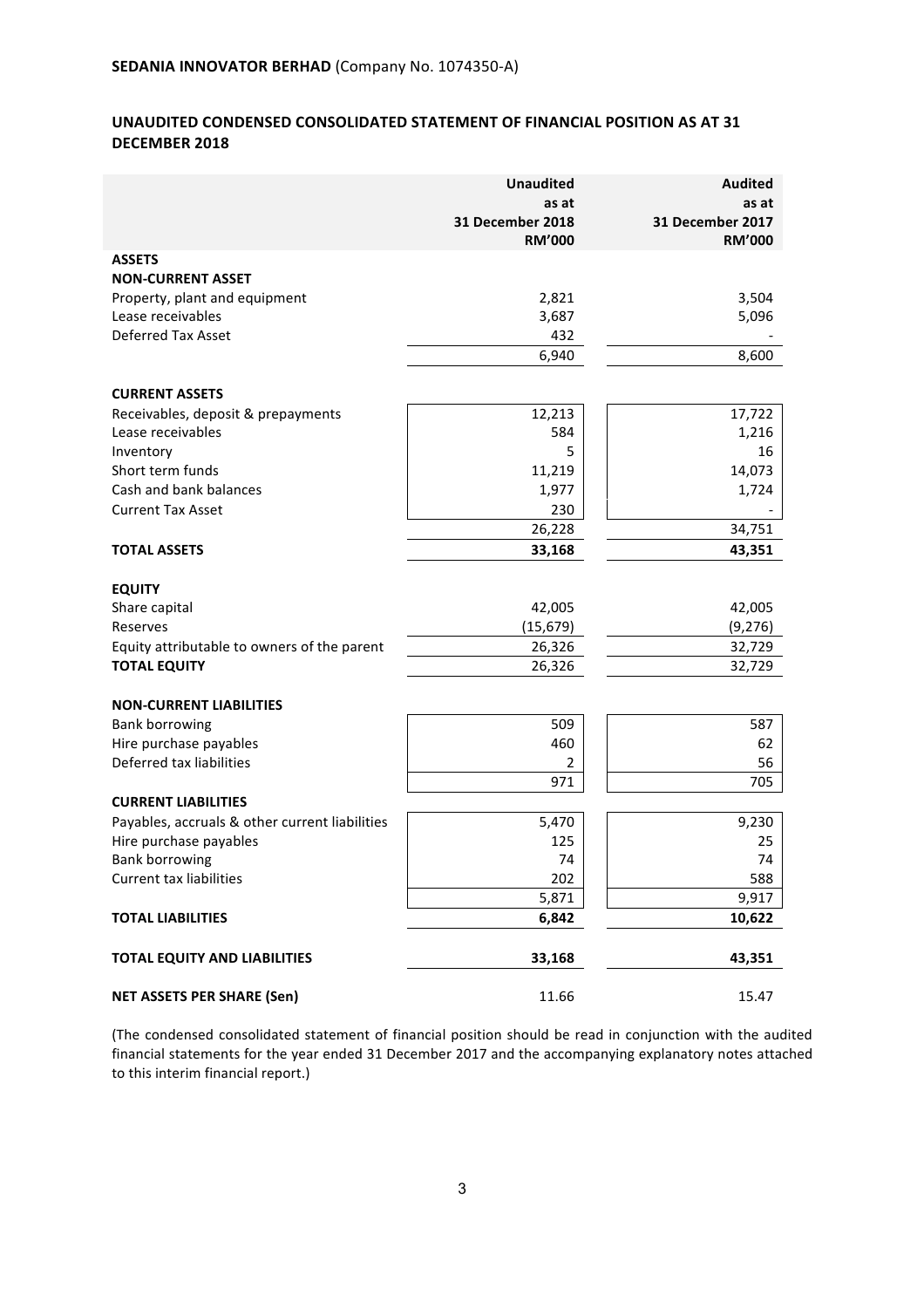## UNAUDITED CONDENSED CONSOLIDATED STATEMENT OF CHANGES IN EQUITY FOR THE FOURTH **(4TH) QUARTER ENDED 31 DECEMBER 2018**

|                                                |                         |                         |                | --------------Non-Distributable----------------> | <b>Distributable</b>              |                     |
|------------------------------------------------|-------------------------|-------------------------|----------------|--------------------------------------------------|-----------------------------------|---------------------|
|                                                | <b>Share</b><br>Capital | <b>Share</b><br>Premium | <b>Reserve</b> | <b>ESOS</b> Reorganisation<br><b>Reserve</b>     | <b>Retained</b><br><b>Profits</b> | <b>Total Equity</b> |
|                                                | <b>RM'000</b>           | <b>RM'000</b>           | <b>RM'000</b>  | <b>RM'000</b>                                    | <b>RM'000</b>                     | <b>RM'000</b>       |
| Current year-to-date ended<br>31 December 2018 |                         |                         |                |                                                  |                                   |                     |
| Balance as at 1 January 2018                   | 42,005                  |                         |                | (10, 853)                                        | 1,577                             | 32,729              |
| <b>Effect of adopting MFRS 9</b>               |                         |                         |                |                                                  | (2, 129)                          | (2, 129)            |
| Net loss for the period                        |                         |                         |                |                                                  | (4, 357)                          | (4, 357)            |
| <b>Transactions with owners:</b>               |                         |                         |                |                                                  |                                   |                     |
| Share options vested under<br><b>ESOS</b>      |                         |                         | 83             |                                                  |                                   | 83                  |
| <b>Balance as at 31 December</b><br>2018       | 42,005                  |                         | 83             | (10, 853)                                        | (4,909)                           | 26,326              |
| <b>Preceding year</b>                          |                         |                         |                |                                                  |                                   |                     |
| corresponding period ended<br>31 December 2017 |                         |                         |                |                                                  |                                   |                     |
| Balance as at 1 January 2017                   | 20,000                  | 14,005                  |                | (10, 853)                                        | 2,011                             | 25,163              |
| Net profit for the period                      |                         |                         |                |                                                  | 1,566                             | 1,566               |
| <b>Transactions with owners:</b>               |                         |                         |                |                                                  |                                   |                     |
| Issuance of shares                             | 8,000                   |                         |                |                                                  |                                   | 8,000               |
| Interim dividends                              |                         |                         |                |                                                  | (2,000)                           | (2,000)             |
| Transfer pursuant to                           |                         |                         |                |                                                  |                                   |                     |
| Companies Act 2016                             | 14,005                  | (14,005)                |                |                                                  |                                   |                     |
| <b>Balance as at 31 December</b><br>2017       | 42,005                  |                         |                | (10, 853)                                        | 1,577                             | 32,729              |

(The condensed consolidated statement of changes in equity should be read in conjunction with the audited financial statements for the year ended 31 December 2017 and the accompanying explanatory notes attached to this interim financial report.)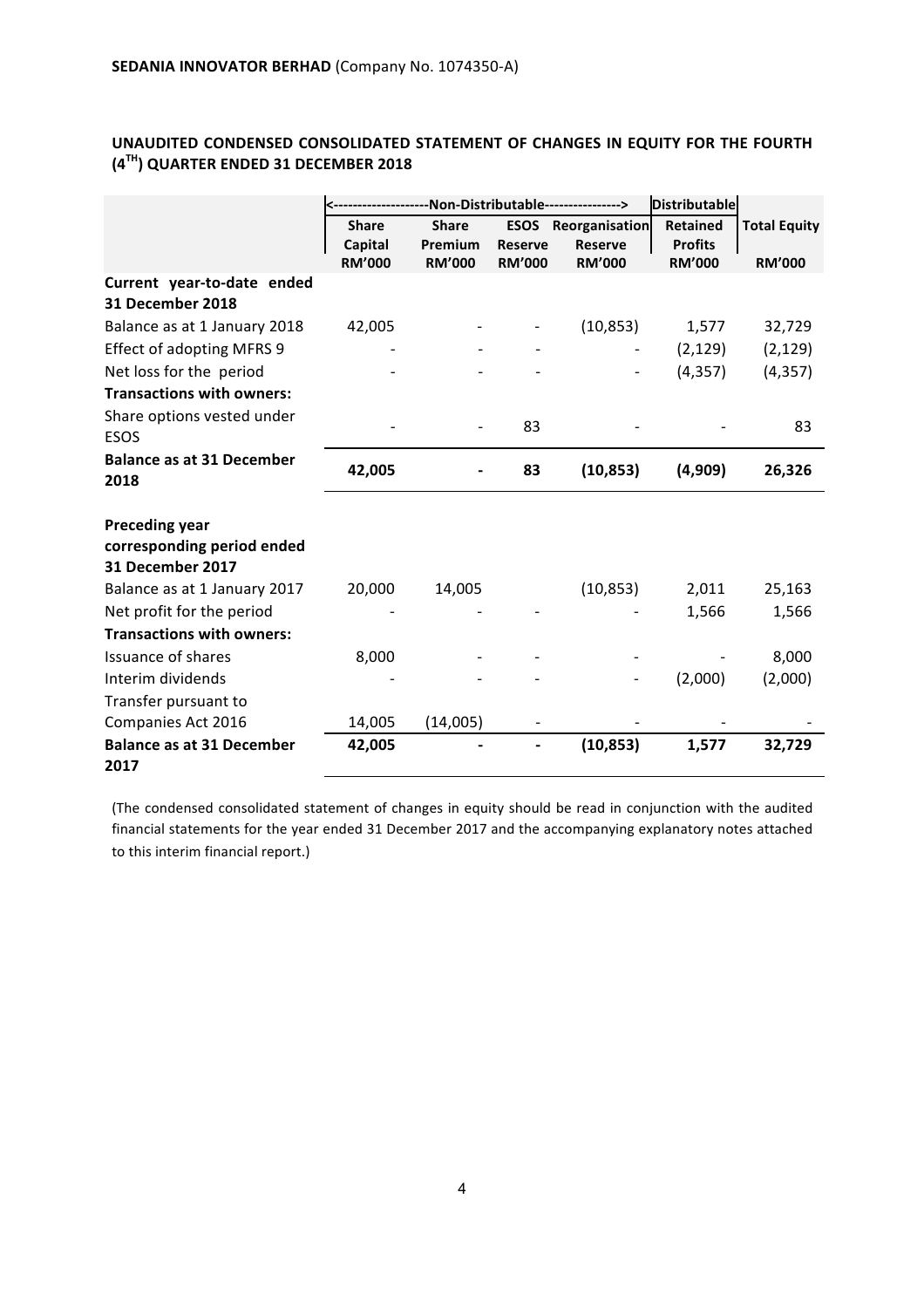## UNAUDITED CONDENSED CONSOLIDATED STATEMENT OF CASH FLOWS FOR THE FOURTH  $(4^{th})$ **QUARTER ENDED 31 DECEMBER 2018**

|                                                           | <b>Current</b><br>year to date<br>31 December<br>2018<br><b>RM'000</b> | Preceding<br>year to date<br>31 December<br>2017<br><b>RM'000</b> |
|-----------------------------------------------------------|------------------------------------------------------------------------|-------------------------------------------------------------------|
| <b>CASH FLOWS FROM OPERATING ACTIVITIES</b>               |                                                                        |                                                                   |
| (Loss) / Profit before taxation<br>Adjustments for:       | (4, 313)                                                               | 2,157                                                             |
| Depreciation of property, plant and equipment             | 1,100                                                                  | 1,149                                                             |
| <b>ESOS Expenses</b>                                      | 83                                                                     |                                                                   |
| Income distribution received from short term funds        | (466)                                                                  | (560)                                                             |
| Interest expense                                          | 126                                                                    | 37                                                                |
| Interest from finance lease                               | (865)                                                                  | (770)                                                             |
| Unrealised gain on foreign exchange                       | (139)                                                                  | 122                                                               |
| Gain on disposal of property, plant and equipment         | (200)                                                                  |                                                                   |
| Impairment loss on receivables                            | 2,835                                                                  |                                                                   |
| Operating (loss) / profit before working capital changes  | (1,839)                                                                | 2,135                                                             |
| Changes in working capital:                               |                                                                        |                                                                   |
| Trade and other receivables                               | 2,327                                                                  | (7, 232)                                                          |
| Inventory                                                 | 10                                                                     | 6                                                                 |
| Lease receivables                                         | 1,214                                                                  | (2, 476)                                                          |
| Trade and other payables                                  | (2, 326)                                                               | 4,225                                                             |
|                                                           | 1,225                                                                  | (5, 477)                                                          |
| Cash generated used in operations                         | (614)                                                                  | (3, 342)                                                          |
| Tax paid                                                  | (1,097)                                                                | (157)                                                             |
| NET CASH USED IN OPERATING ACTIVITIES                     | (1, 711)                                                               | (3, 499)                                                          |
| <b>CASH FLOWS FROM INVESTING ACTIVITIES</b>               |                                                                        |                                                                   |
| Purchase of property, plant and equipment                 | (616)                                                                  | (170)                                                             |
| Income distribution received from short term funds        | 466                                                                    | 560                                                               |
| Proceeds from disposal of property, plant and equipment   | 400                                                                    |                                                                   |
| Acquisition of interest in a subsidiary                   |                                                                        | (1,000)                                                           |
| NET CASH FROM / (USED IN) INVESTING ACTIVITIES            | 250                                                                    | (610)                                                             |
| <b>CASH FLOWS FROM FINANCING ACTIVITIES</b>               |                                                                        |                                                                   |
| Payment to holding company in respect of profit guarantee |                                                                        |                                                                   |
| and accrued interest                                      | (1, 529)                                                               |                                                                   |
| Drawdown of hire purchase                                 | 539                                                                    |                                                                   |
| Repayment of hire purchase payable                        | (41)                                                                   | (23)                                                              |
| Interest on hire purchase                                 | (7)                                                                    | (5)                                                               |
| Repayment of term loan                                    | (78)                                                                   | (74)                                                              |
| Interest on term loan                                     | (24)                                                                   | (32)                                                              |
| Dividend paid                                             |                                                                        | (2,000)                                                           |
| <b>NET CASH USED IN FINANCING ACTIVITIES</b>              | (1, 140)                                                               | (2, 134)                                                          |
|                                                           |                                                                        |                                                                   |
|                                                           |                                                                        |                                                                   |
| NET (DECREASE) IN CASH AND CASH EQUIVALENTS               | (2,601)                                                                | (6, 243)                                                          |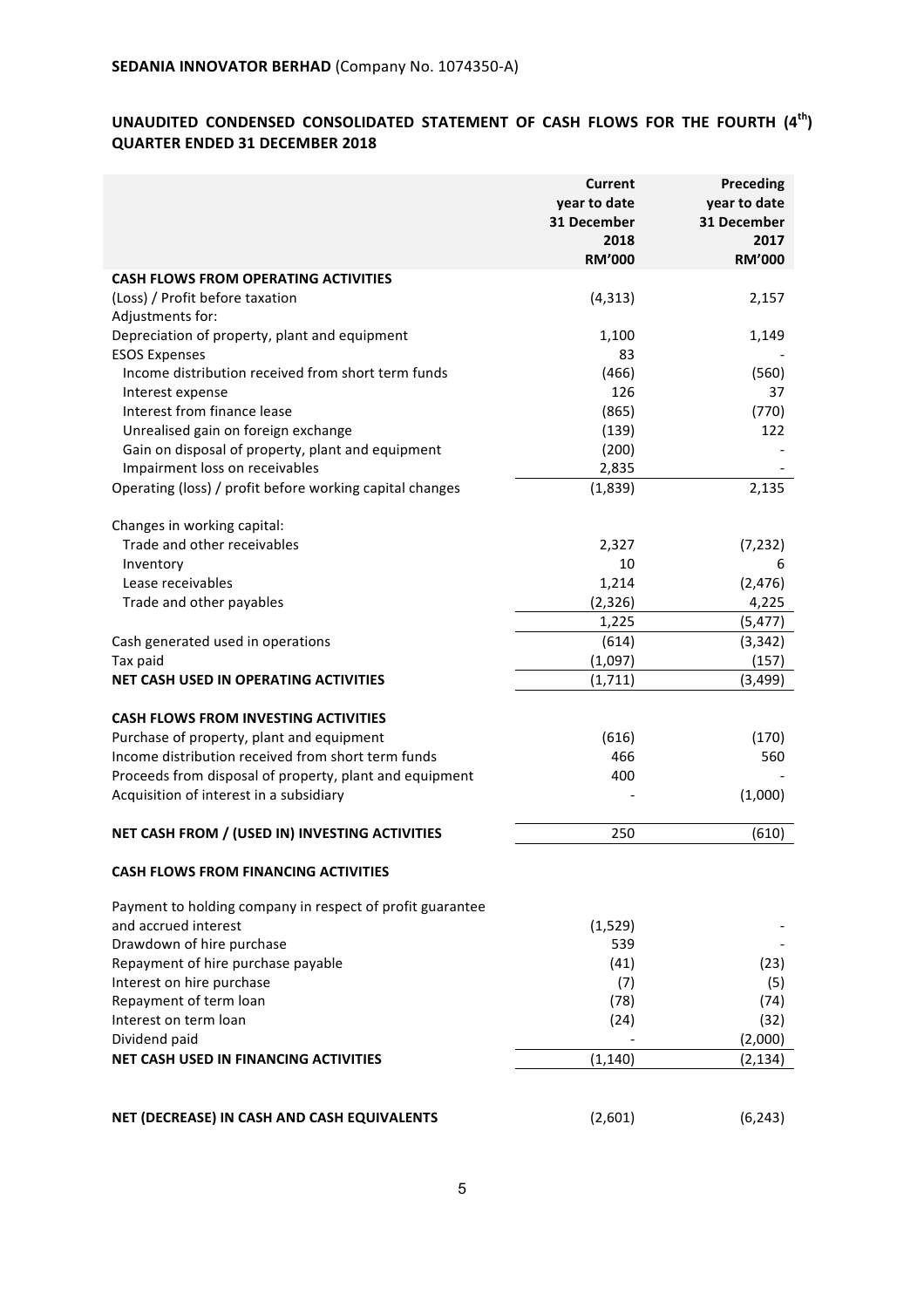## **SEDANIA INNOVATOR BERHAD (Company No. 1074350-A)**

| CASH AND CASH EQUIVALENTS AT BEGINNING OF THE<br><b>FINANCIAL PERIOD</b> | 15,797 | 22,040 |
|--------------------------------------------------------------------------|--------|--------|
| CASH AND CASH EQUIVALENTS AT END OF THE FINANCIAL<br><b>PERIOD</b>       | 13,196 | 15,797 |
| Cash and cash equivalents comprised the following:                       |        |        |
| Cash and bank balances                                                   | 1,977  | 1,724  |
| Short term funds                                                         | 11.219 | 14,073 |
|                                                                          | 13,196 | 15.797 |

(The condensed consolidated statement of cash flow should be read in conjunction with the audited financial statements for the year ended 31 December 2017 and the accompanying explanatory notes attached to this interim financial report.)

The remainder of this page is intentionally left blank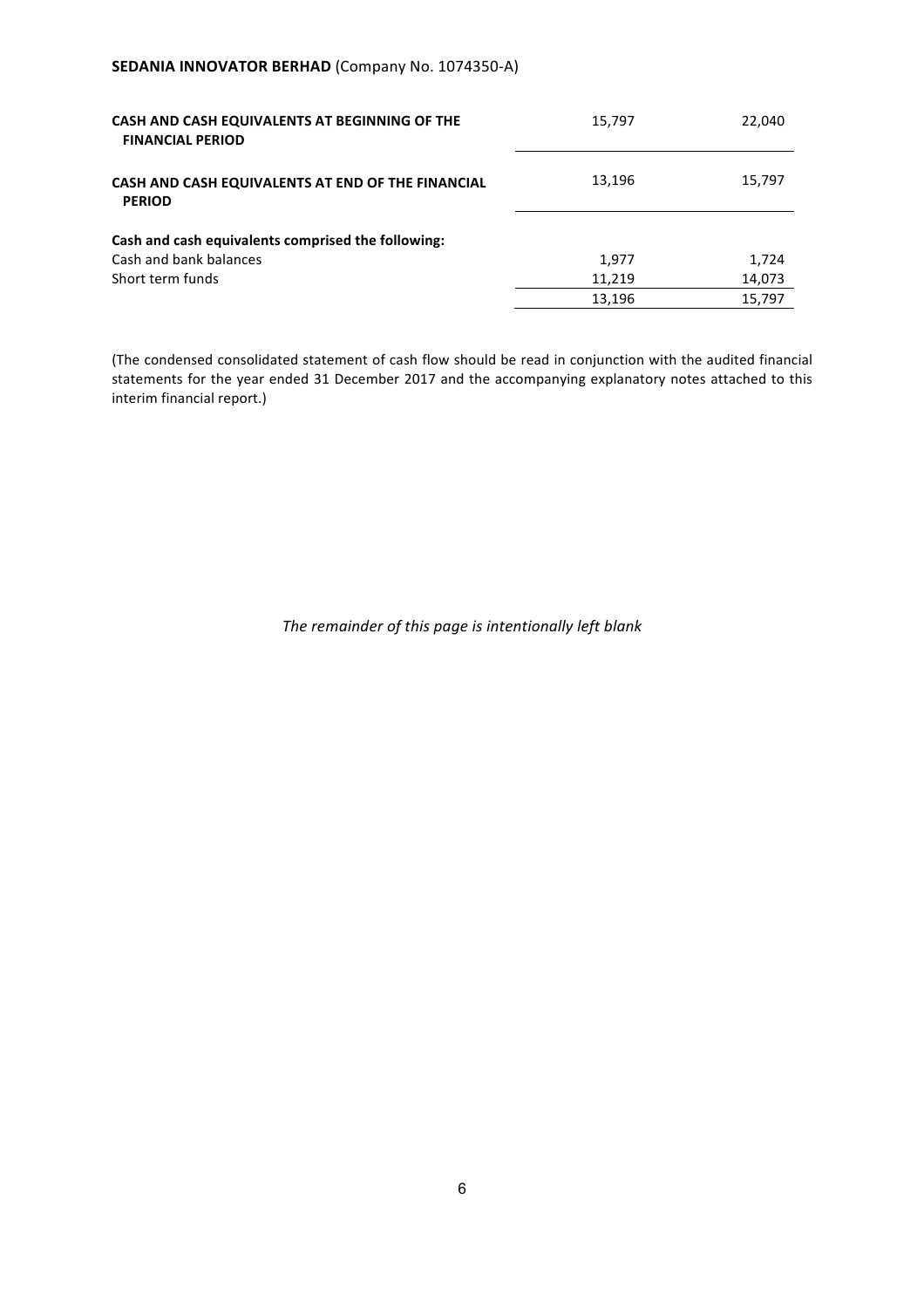**NOTES TO THE CONDENSED CONSOLIDATED FINANCIAL REPORT FOR THE FOURTH (4<sup>th</sup>) QUARTER ENDED 31 DECEMBER 2018**

## A: **EXPLANATORY NOTES TO THE UNAUDITED INTERIM FINANCIAL REPORT FOR THE QUARTER ENDED 31 DECEMBER 2018.**

#### **A1. Basis of preparation**

The interim financial statements are unaudited and have been prepared in accordance with the Malaysian Financial Reporting Standards ("MFRS") 134: Interim Financial Reporting, Rule 9.22 and Appendix 9B of the Listing Requirements of Bursa Malaysia Securities.

In 2017, a reorganisation exercise has been carried out through the Company's acquisition of Sedania As Salam Capital Sdn. Bhd. ("SASC"), a subsidiary of Sedania Corporation Sdn. Bhd. Upon completion of the reorganisation exercise, the Company became the legal parent of SASC.

As SASC is in under common control before and after the reorganisation exercise, the Group applied the pooling of interest method of accounting and the consolidated financial statements have been accounted for as if the reorganisation exercise had occurred from the date when these entities were under common control.

#### A2. Changes in Accounting Policies

The accounting policies and methods of computation adopted by the Company and its subsidiaries ("Group") in this unaudited condensed interim financial statements are consistent with those adopted in the preparation of the audited financial statements as at 31 December 2017.

On 1 January 2018, the Group and the Company adopted the following new and amended MFRSs and Issues Committee ("IC") Interpretation mandatory for annual financial periods beginning on or after 1 January 2018.

| <b>Title</b>                                                                                       | <b>Effective Date</b> |
|----------------------------------------------------------------------------------------------------|-----------------------|
| Amendments to MFRS 1 Annual Improvements to MFRS Standards 2014                                    | 1 January 2018        |
| $-2017$ Cycle                                                                                      |                       |
| MFRS 9 Financial Instruments (IFRS as issued by IASB in July 2014)                                 | 1 January 2018        |
| <b>MFRS 15 Revenue from Contracts with Customers</b>                                               | 1 January 2018        |
| Clarification to MFRS 15                                                                           | 1 January 2018        |
| Amendments to MFRS 2 Classification and Measurement of Share-                                      | 1 January 2018        |
| based Payment Transactions                                                                         |                       |
| Amendments to MFRS 128 Annual Improvements to MFRS Standards 1 January 2018                        |                       |
| 2014 – 2017 Cycle                                                                                  |                       |
| Amendments to MFRS 4 Applying MFRS 9 Financial Instruments with                                    | See MFRS 4            |
| <b>MFRS 4 Insurance Contracts</b>                                                                  | Paragraph 46          |
|                                                                                                    | and 48                |
| Interpretation 22 Foreign Currency Transactions and Advance 1 January 2018<br>IC.<br>Consideration |                       |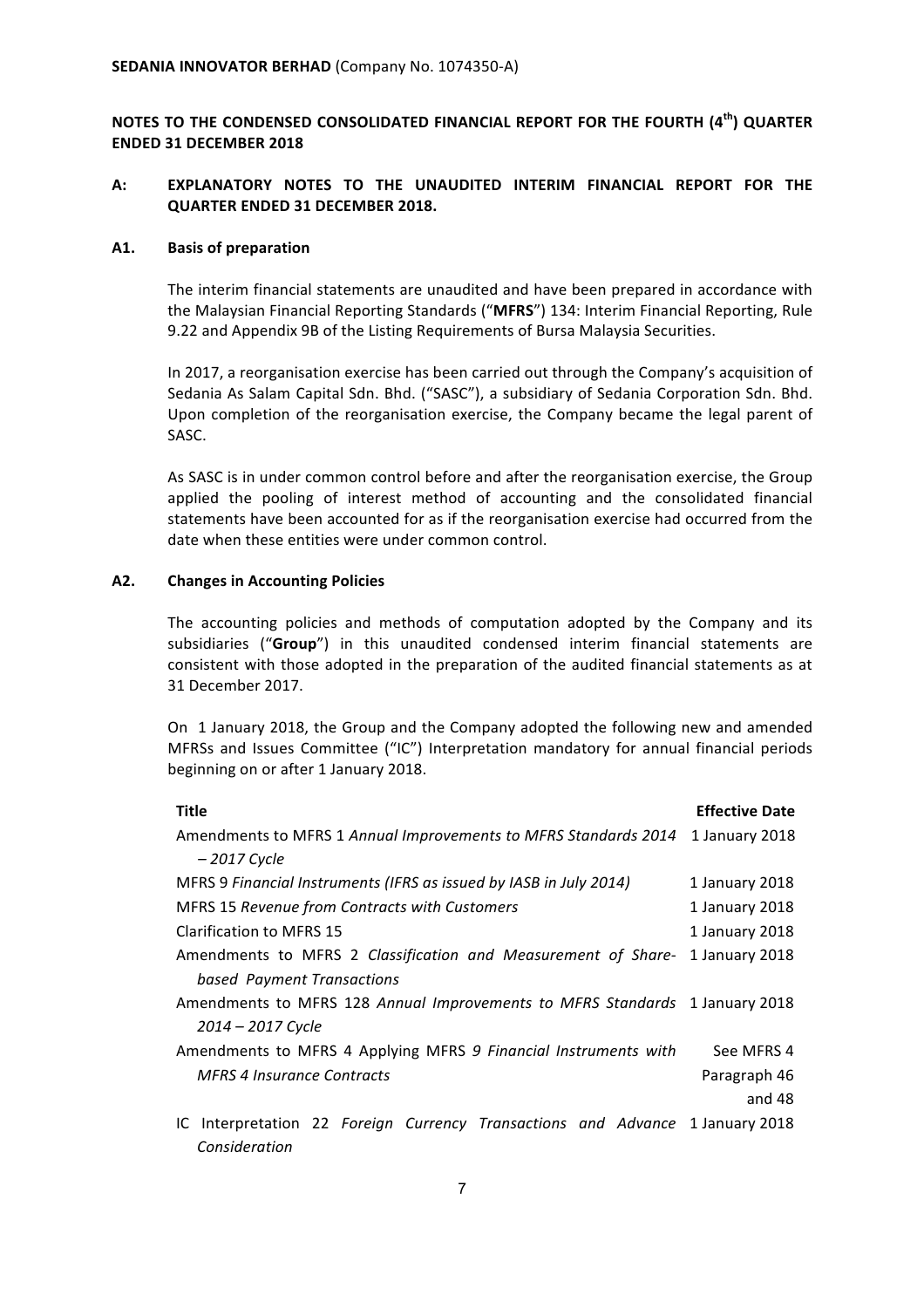Amendments to MFRS 140 *Transfers of Investment Property* 1 January 2018

The adoption of the above standards and interpretation did not have any material effect on the financial performance or position of the Group and the Company except those discussed below:

#### **MFRS 9 Financial Instruments**

The Group adopted MFRS 9 on 1 January 2018. MFRS 9 introduces an expected credit loss ("ECL") model on impairment for all financial assets that replaces the incurred loss impairment model used in MFRS 139 *Financial Instruments: Recognition and Measurement*. The ECL model is forward-looking and eliminates the need for a trigger event to have occurred before credit losses are recognised.

The adoption of MFRS 9 has fundamentally changed the accounting for impairment losses for financial assets of the Group by replacing the incurred loss approach with the ECL approach.

As permitted by the transitional provisions of MFRS 9, the Group has elected not to restate comparative figures. Adjustment arising from the initial application of the new impairment model has been recognised in the opening balance of the retained earnings and the carrying amount of the financial assets as at 1 January 2018 as disclosed below:

|                                  | As per previous<br>accounting<br>framework<br>31.12.2017<br><b>RM'000</b> | <b>RM'000</b> | As per current<br>accounting<br>Adoption of MFRS 9 framework 1.1.2018<br><b>RM'000</b> |
|----------------------------------|---------------------------------------------------------------------------|---------------|----------------------------------------------------------------------------------------|
| Trade receivables                | 15,403                                                                    | (1, 365)      | 14,038                                                                                 |
| Other receivables                | 2,489                                                                     | (105)         | 2,384                                                                                  |
| Finance lease receivables        | 6,311                                                                     | (709)         | 5,602                                                                                  |
| Deferred tax (liabilities)/asset | (56)                                                                      | 50            | (6)                                                                                    |
|                                  | 24,147                                                                    | (2, 129)      | 22,018                                                                                 |
| Reserves (Retained earnings)     | 1,577                                                                     | (2,129)       | (552)                                                                                  |

#### MFRS 15 Revenue from Contracts with Customers

The Group has adopted MFRS 15 in the immediate preceding quarter. The core principle in MFRS 15 is that an entity recognised revenue to depict the transfer of promised goods and services to customers for an amount that reflects the consideration to which the entity expects to be entitled in exchange for those goods or services. Revenue is recognised when a customer obtains control of goods or services, i.e. when the customer has the ability to direct the use of and obtain the benefits from the goods or services.

The Group has assessed the effects of applying the standard on the financial statements and concluded that the adoption of the Standard has had no material impact on the financial statements of the Group.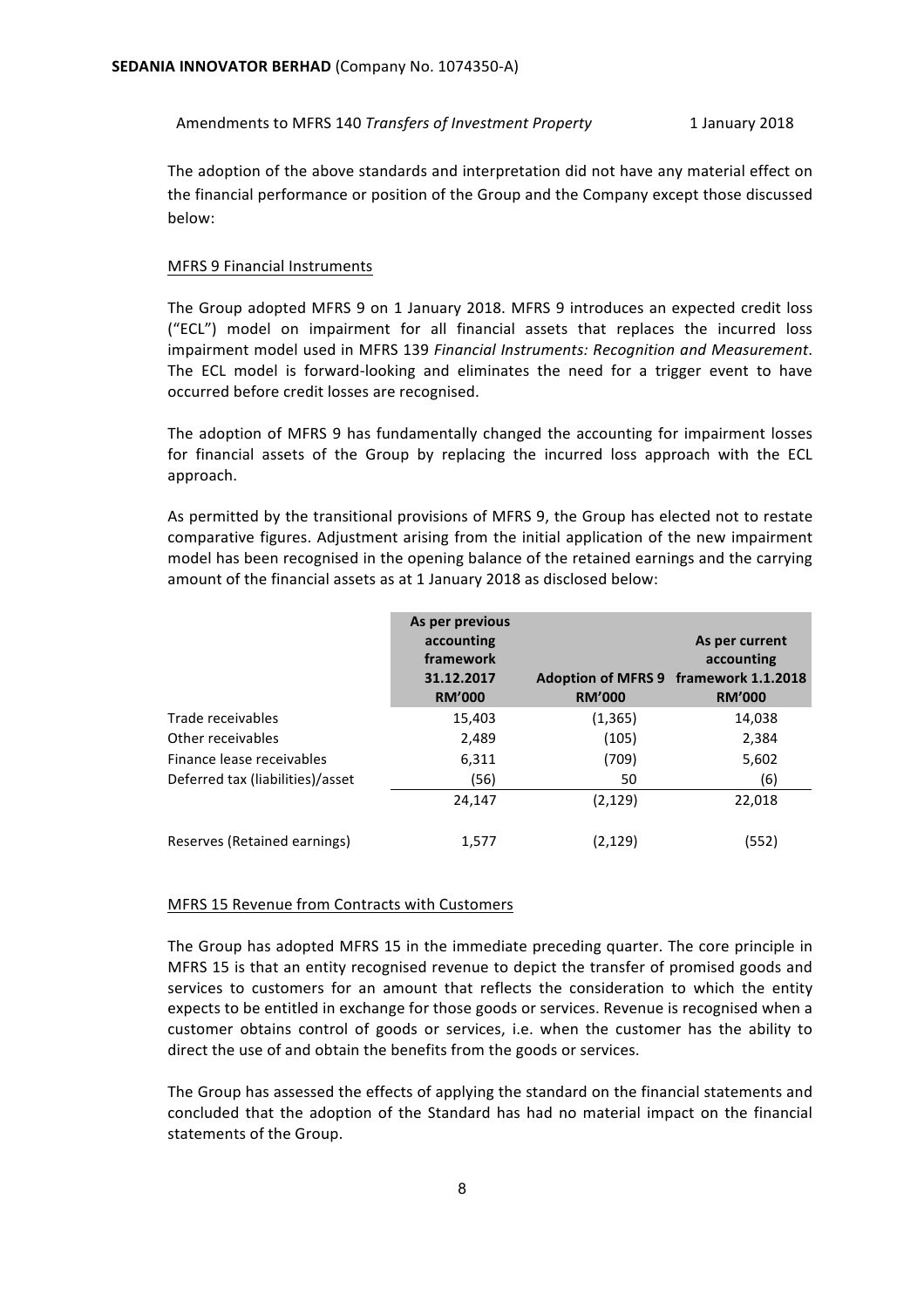#### Standards issued but not yet effective

The following are accounting standards, amendments and interpretation of the MFRS Framework that have been issued by MASB but have not been adopted by the Group and the Company.

| <b>Title</b>                                                                          | <b>Effective Date</b> |
|---------------------------------------------------------------------------------------|-----------------------|
| MFRS 16 Leases                                                                        | 1 January 2019        |
| IC Interpretation 23 Uncertainty over Income Tax Treatments                           | 1 January 2019        |
| Amendments to MFRS 128 Long-term Interests in Associates and Joint<br><b>Ventures</b> | 1 January 2019        |
| Amendments to MFRS 9 Prepayment Features with Negative 1 January 2019                 |                       |
| Compensation                                                                          |                       |
| Amendments to MFRS 3 Annual Improvements to MFRS Standards 2015 1 January 2019        |                       |
| - 2017 Cycle                                                                          |                       |
| Amendments to MFRS 11 Annual Improvements to MFRS Standards 1 January 2019            |                       |
| 2015 - 2017 Cycle                                                                     |                       |
| Amendments to MFRS 112 Annual Improvements to MFRS Standards 1 January 2019           |                       |
| 2015 - 2017 Cycle                                                                     |                       |
| Amendments to MFRS 123 Annual Improvements to MFRS Standards 1 January 2019           |                       |
| 2015 - 2017 Cycle                                                                     |                       |
| Amendments to MFRS 119 Plan Amendment, Curtailment or Settlement                      | 1 January 2019        |
| <b>MFRS 17 Insurance Contracts</b>                                                    | 1 January 2021        |
| Amendments to MFRS 10 and MFRS 128 Sale or Contribution of Assets                     | Deferred              |
| between an Investor and its Associate or Joint Venture                                |                       |
| Amendments to References to the Conceptual Framework in MFRS 1 January 2020           |                       |
| Standards                                                                             |                       |

The Group and the Company are in the process of assessing the impact of implementing these Standards and Amendments, since the effects would only be observable for future financial years.

#### A3. Auditors' report of preceding annual financial statements

There was no qualification to the audited financial statements of the Group for the financial year ended ("FYE") 31 December 2017.

#### **A4. Seasonal or cyclical factors**

The business operations of the Group during the financial period under review have not been materially affected by any seasonal or cyclical factors.

## **A5. Unusual items**

There were no unusual items affecting assets, liabilities, equity, net income or cash flows of the Group during the quarter under review.

## A6. Material changes in estimates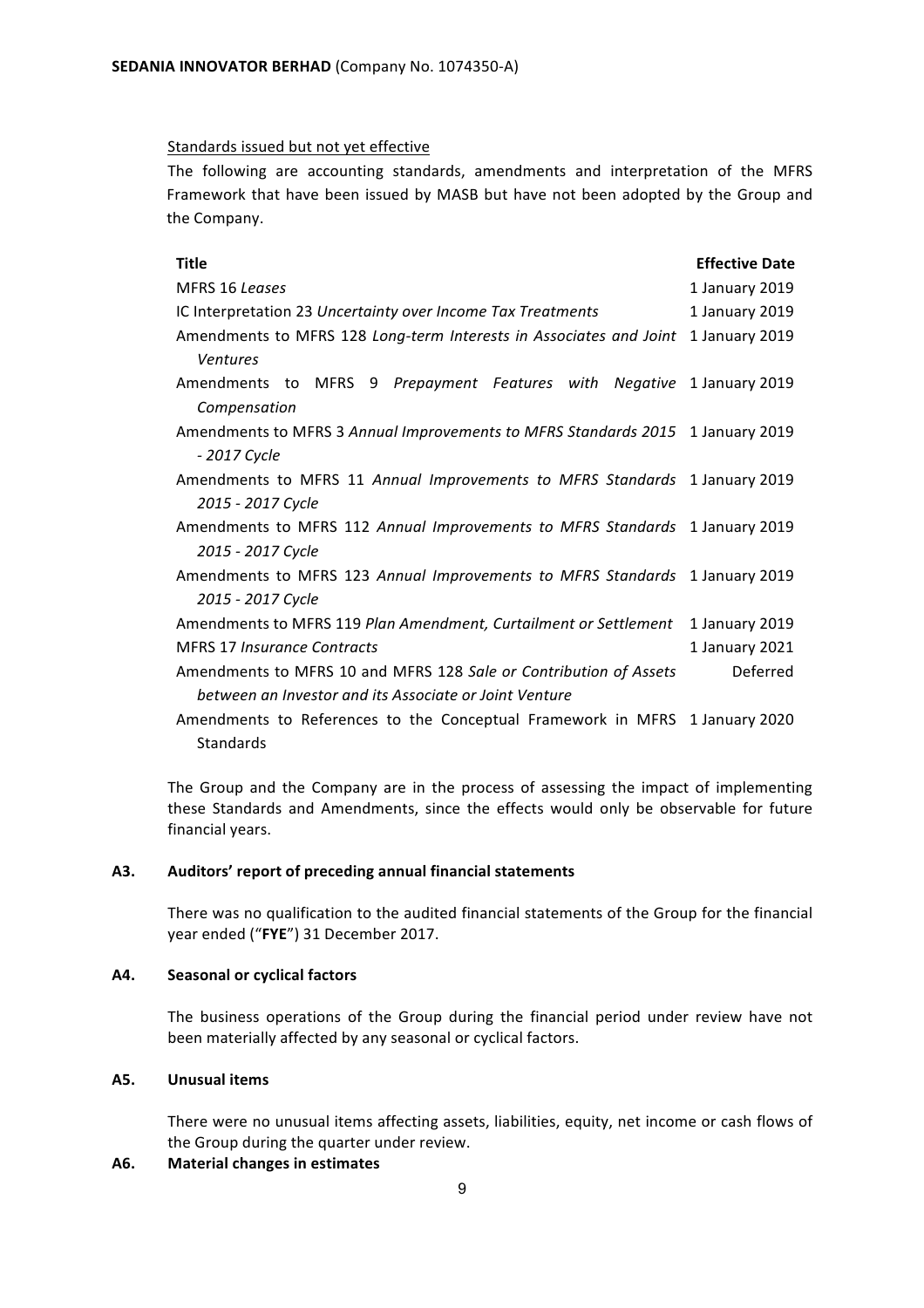Not applicable as there were no estimates reported in the prior financial years.

### **A7. Debt and equity securities**

There were no issuances, cancellation, repurchase, resale and repayment of debt and equity securities during the quarter under review.

## **A8. Segmental information**

The segmental information of the Group are presented by operating segments as follows:

- (a) Sharing platform Providing the technology on Airtime sharing for telecommunication providers.
- (b) Green technology ("GreenTech") solutions Provision of green technology solutions for a sustainable and environmentally friendly product and services.
- (c) Internet of things ("IoT") solutions Provision for solutions for inter-networking of connected devices for infrastructure management.
- (d) Big Data Analytics Provision of Big Data analytics services and related activities.
- (e) Financial Technology ("FinTech") Provision of financial technology solutions for banking industry.
- (f) Others Other operating segment comprises operations relating to investment holding.

Segment liabilities exclude current tax liabilities and deferred tax liabilities.

The Group's segmental analysis by operating segments are as follows:

|                            | 3 months ended                  |                                 | 12 months ended                 |                                 |
|----------------------------|---------------------------------|---------------------------------|---------------------------------|---------------------------------|
|                            | 31 Dec<br>2018<br><b>RM'000</b> | 31 Dec<br>2017<br><b>RM'000</b> | 31 Dec<br>2018<br><b>RM'000</b> | 31 Dec<br>2017<br><b>RM'000</b> |
| Segment revenue            |                                 |                                 |                                 |                                 |
| Sharing platform           | 829                             | 1,266                           | 3,929                           | 5,702                           |
| <b>GreenTech Solutions</b> | 55                              | 1,487                           | 600                             | 4,228                           |
| <b>IoT Solutions</b>       |                                 | 2,990                           | 3,862                           | 13,300                          |
| <b>Big Data Analytics</b>  |                                 |                                 |                                 | 239                             |
| FinTech                    | 1,219                           | 904                             | 3,952                           | 3.828                           |
| Others                     |                                 |                                 |                                 |                                 |
| <b>Total revenue</b>       | 2,103                           | 6,647                           | 12,343                          | 27,297                          |

## **Segment operating**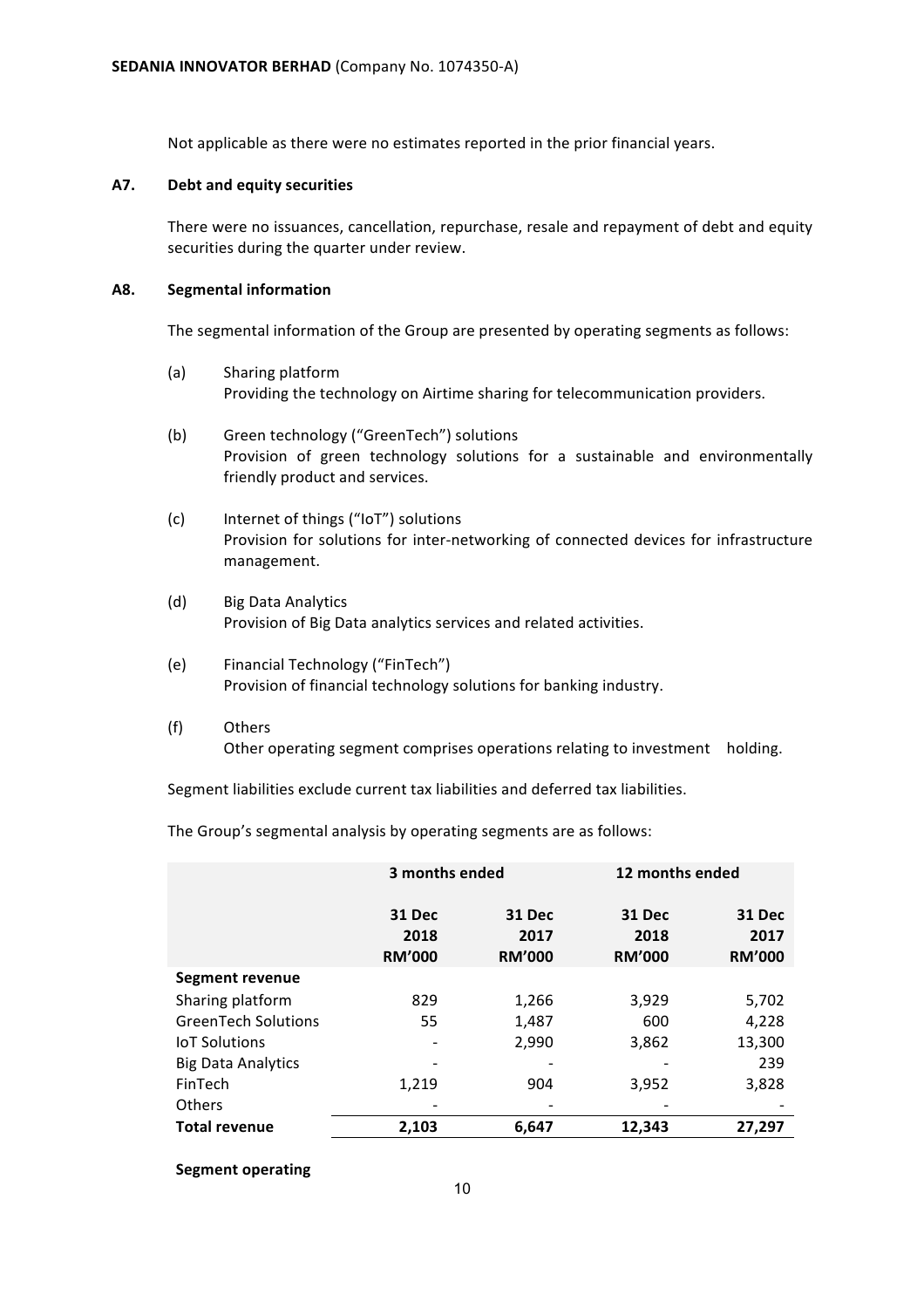| profit / (loss) before                  |         |       |          |          |
|-----------------------------------------|---------|-------|----------|----------|
| tax                                     |         |       |          |          |
| Sharing platform                        | (543)   | (299) | 813      | 501      |
| <b>GreenTech Solutions</b>              | (854)   | 289   | (1,539)  | 674      |
| <b>IoT Solutions</b>                    | (2,014) | 248   | (3,097)  | 1,532    |
| <b>Big Data Analytics</b>               | (578)   | (89)  | (1, 265) | (951)    |
| FinTech                                 | 794     | 1,085 | 2,153    | 1,942    |
| <b>Others</b>                           | (389)   | (383) | (1, 378) | (1, 541) |
| Operating (loss) /<br>profit before tax | (3,584) | 851   | (4, 313) | 2,157    |

|                            | <b>31 Dec</b><br>2018<br><b>RM'000</b> | 31 Dec<br>2017<br><b>RM'000</b> |
|----------------------------|----------------------------------------|---------------------------------|
| <b>Segment Assets</b>      |                                        |                                 |
| Sharing platform           | 12,278                                 | 10,258                          |
| <b>GreenTech Solutions</b> | 5,811                                  | 8,058                           |
| <b>IoT Solutions</b>       | 1,220                                  | 8,490                           |
| <b>Big Data Analytics</b>  |                                        | 239                             |
| FinTech                    | 4,572                                  | 3,186                           |
| Others                     | 8,625                                  | 12,968                          |
| <b>Total Assets</b>        | 32,506                                 | 43,199                          |
| <b>Segment Liabilities</b> |                                        |                                 |
| Sharing platform           | 1,499                                  | 2,618                           |
| <b>GreenTech Solutions</b> | 764                                    | 67                              |
| <b>IoT Solutions</b>       | 2,191                                  | 3,464                           |
| <b>Big Data Analytics</b>  |                                        | 46                              |
| FinTech                    | 267                                    | 269                             |
| Others                     | 1,917                                  | 3,362                           |
| <b>Total Liabilities</b>   | 6,638                                  | 9,826                           |

The Group's revenue based on geographical location of its customers are as follows:-

|              | 3 months ended                         |                                 | 12 months ended                 |                                        |
|--------------|----------------------------------------|---------------------------------|---------------------------------|----------------------------------------|
|              | <b>31 Dec</b><br>2018<br><b>RM'000</b> | 31 Dec<br>2017<br><b>RM'000</b> | 31 Dec<br>2018<br><b>RM'000</b> | <b>31 Dec</b><br>2017<br><b>RM'000</b> |
| Malaysia     | 1,966                                  | 6,906                           | 11,613                          | 25,329                                 |
| Bangladesh   | 137                                    | 292                             | 730                             | 1,470                                  |
| <b>Total</b> | 2,103                                  | 7,198                           | 12,343                          | 26,799                                 |

Year to date revenue from Malaysia and Bangladesh contributed to approximately 94.09% and 5.91% respectively of the Group's total revenue.

## A9. Valuation of property, plant and equipment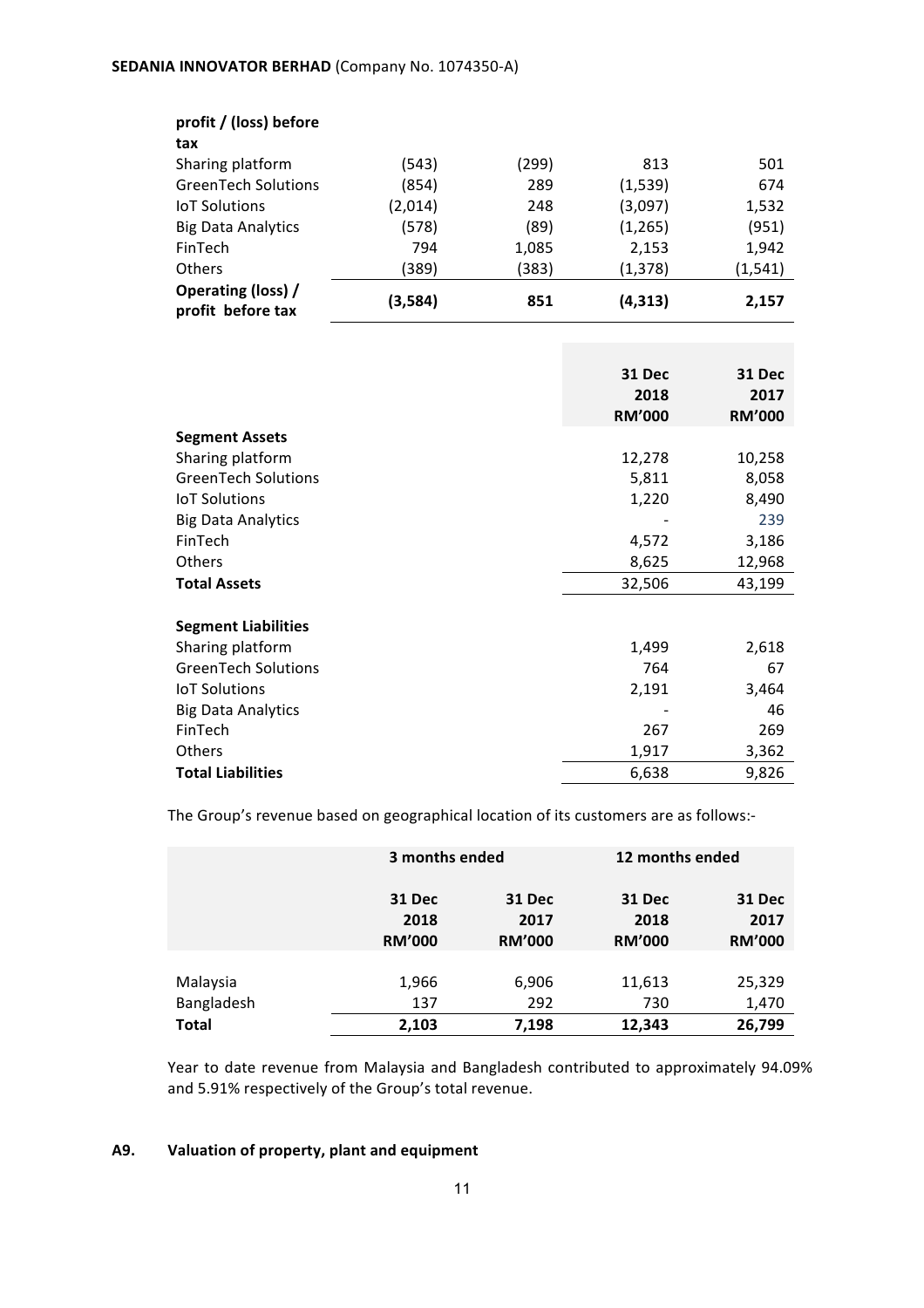The Group has not carried out any valuation of its property, plant and equipment in the current quarter.

## **A10. Capital commitment**

There was no capital commitment recognised by the Group for the current quarter.

## A11. Changes in the composition of the Group

There were no changes in the composition of the Group for the current quarter.

## A12. Contingent liabilities and contingent assets

There were no changes in contingent liabilities or contingent assets since the last annual reporting period date up to the date of this report.

## A13. Material events subsequent to the end of the quarter

Save as disclosed in Note B6, there were no other material events subsequent to the end of the current quarter and financial year-to-date that have not been reflected in this interim financial report.

## **A14. Related party transaction**

There was no related party transaction entered into with related parties during the current quarter.

The remainder of this page is intentionally left blank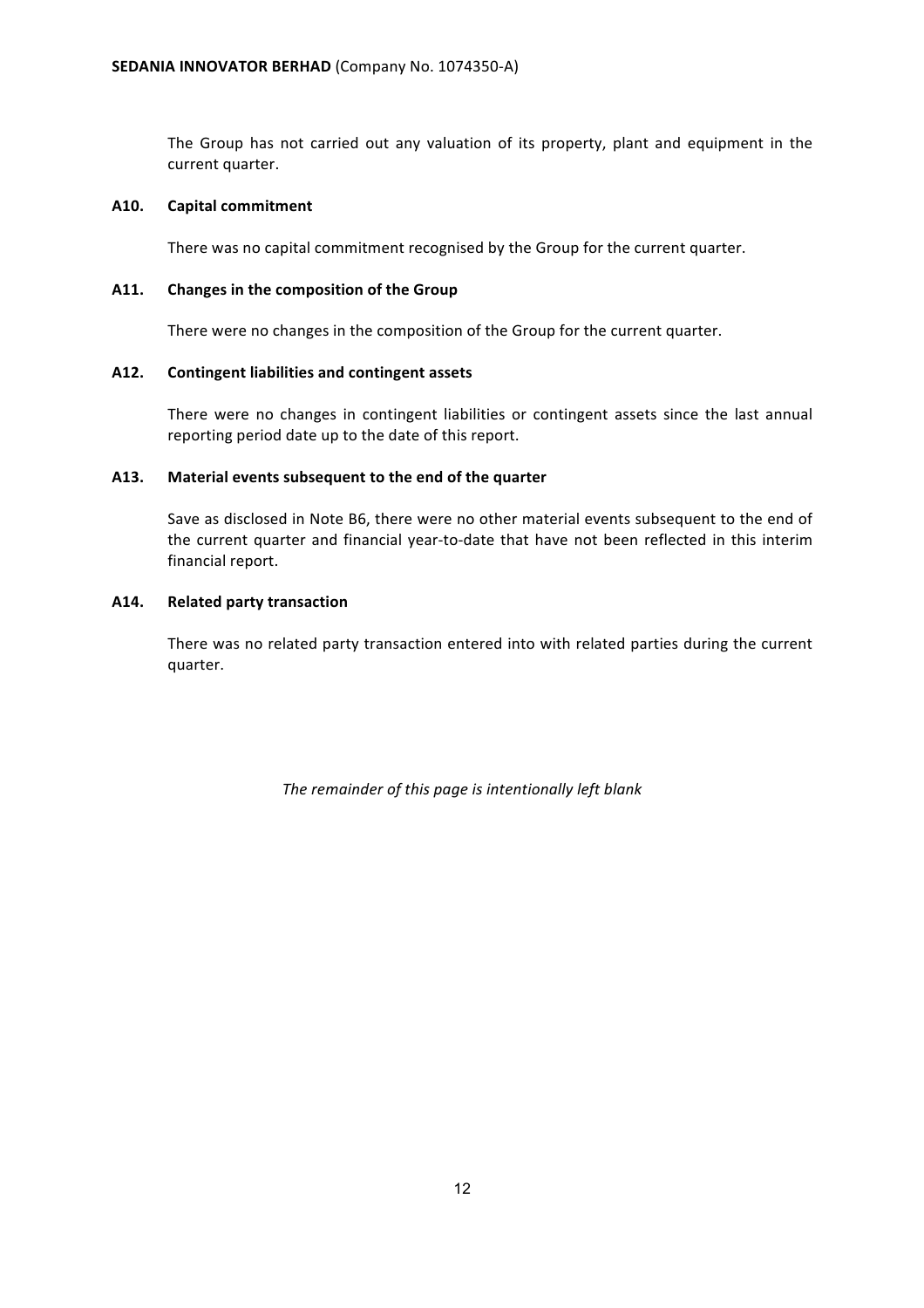#### **B. ADDITIONAL INFORMATION REQUIRED BY THE LISTING REQUIREMENTS**

#### **B1.** Group's Financial Performance Review and Segmental Analysis

#### Overall review of Group's financial performance

|                              | 3 months ended                         |                                        |                     | 12 months ended                        |                                        |                     |
|------------------------------|----------------------------------------|----------------------------------------|---------------------|----------------------------------------|----------------------------------------|---------------------|
|                              | <b>31 Dec</b><br>2018<br><b>RM'000</b> | <b>31 Dec</b><br>2017<br><b>RM'000</b> | <b>Changes</b><br>% | <b>31 Dec</b><br>2018<br><b>RM'000</b> | <b>31 Dec</b><br>2017<br><b>RM'000</b> | <b>Changes</b><br>% |
| Revenue                      | 2,103                                  | 6,647                                  | (68)                | 12,343                                 | 27,291                                 | (55)                |
| Operating (Loss) /           |                                        |                                        |                     |                                        |                                        |                     |
| Profit                       | (3,508)                                | 860                                    | (>100)              | (4, 187)                               | 2,194                                  | (>100)              |
| (Loss) / Profit Before       |                                        |                                        |                     |                                        |                                        |                     |
| Interest and Tax             | (3,508)                                | 860                                    | (>100)              | (4, 187)                               | 2,193                                  | (>100)              |
| (Loss) / Profit Before       |                                        |                                        |                     |                                        |                                        |                     |
| Tax                          | (3,584)                                | 851                                    | (>100)              | (4,313)                                | 2,157                                  | (>100)              |
| (Loss) / Profit After Tax    |                                        |                                        |                     |                                        |                                        |                     |
| & Attributable to            |                                        |                                        |                     |                                        |                                        |                     |
| <b>Ordinary Equity</b>       |                                        |                                        |                     |                                        |                                        |                     |
| <b>Holders of the Parent</b> | (3, 149)                               | 386                                    | (>100)              | (4, 357)                               | 1,567                                  | (>100)              |

#### (i) Statement of Profit and Loss and Other Comprehensive Income

*(a)* Performance of current quarter against the corresponding quarter

The Group recorded revenue of RM2.10 million, a decline of approximately 68% for the current quarter under review  $(4Q 2018)$  as compared to the preceding year's corresponding quarter revenue of RM6.65 million (4Q 2017). The Group recorded an operating loss before tax of RM3.58 million in 4Q 2018 as compared to operating profit before tax of RM0.85 million in 4Q 2017. The decline in performance is mainly due to lower revenue contributions from IoT and GreenTech segments and the impact of MFRS 9 impairment expense recognised on trade and finance lease receivables in 4Q 2018 as compared to 4Q 2017.

As a result, the Group recorded a loss after tax of RM3.15 million in 4Q 2018 as compared to a profit after tax of RM0.39 million in 4Q 2017.

*(b)* Performance of current year against the corresponding year

The Group recorded total revenue of RM12.34 million for the year ended 31 December 2018, a decline of 55% or RM14.95 million compared to last year, contributed by lower sales contributions from IoT and slow take-off from GreenTech projects. On the other hand, FinTech segment performed better with an improved revenue of RM3.95 million in the current year as compared to RM3.83 million last year.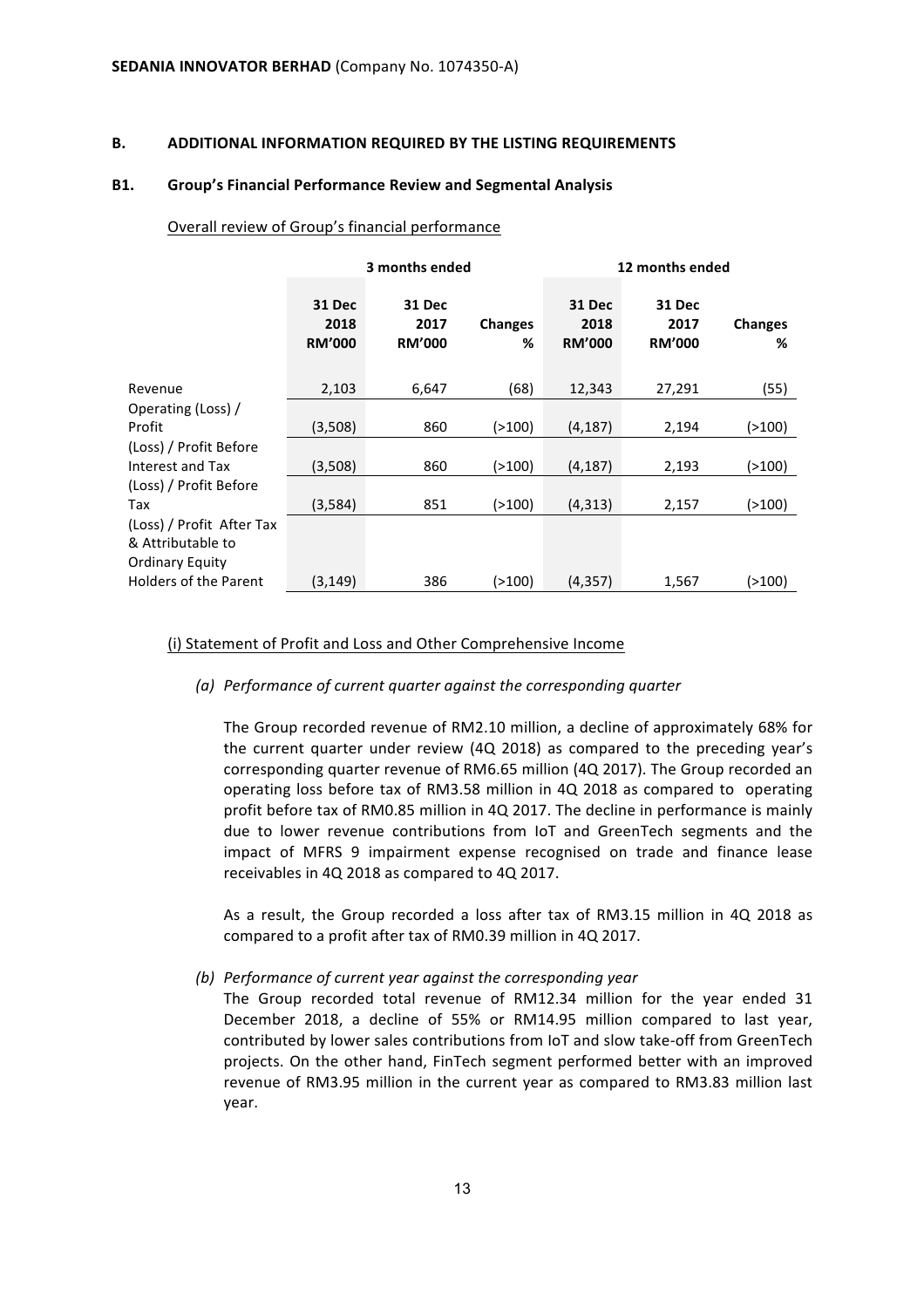Overall operating expenses were higher mainly due to the impact of MFRS 9 impairment expense recognised on trade and finance lease receivables amounting to RM2.84 million in the current year as compared to nil in the previous year.

As a result of lower revenue and impairment expense recognised on trade and finance lease receivables during the year, the Group recorded a loss after tax of RM4.36 million during the year as compared to a profit after tax of RM1.57 million in financial vear ended 31 December 2017.

## (ii) Statement of Financial Position

As at 31 December 2018, total equity attributable to owners of the Company was RM26.33 million as compared to RM32.73 million as at 31 December 2017. This reduction was due to negative adjustments made to opening retained profits as a result of MFRS 9 adoption, which decreased the total equity and net assets of the Group. Total assets decreased by 23.49% to RM33.17 million from RM43.35 million as at 31 December 2018 mainly due to reduction in cash and cash equivalents and impairment recognised on trade and finance lease receivables.

Total liabilities decreased by 35.59% to RM6.84 million from RM10.62 million as at 31 December 2018. The reduction in total liabilities is driven by the payment of profit guarantee and accrued interest of RM1.53 million for the purchase of SASC shares, as well as a reduction in trade and other payables of RM2.23 million.

#### (iii) Statement of Cash Flows

The net cash used from operating activities of the Group was RM1.71 million for the twelve (12) months ended 31 December 2018 as compared to net cash used in operating activities of RM3.50 million in the previous corresponding period in 2017.

Net cash arising from investing activities was RM0.25 million in the twelve (12) months ended 31 December 2018, as compared to a net cash used in investing activities of RM0.61 million in the previous corresponding period in 2017.

Net cash used in financing activities was RM1.14 million during the period against RM2.13 million used for the corresponding period in 2017.

Overall cash and cash equivalent decreased by RM2.60 million as compared with opening cash and cash equivalents as at 1 January 2018. The cash and cash equivalents of the Group was RM13.20 million at 31 December 2018.

#### Segmental analysis

## a. Current quarter ended 31 December 2018 ("4Q 2018") compared with previous corresponding quarter ended 31 December 2017 ("4Q 2017"):

#### Sharing platform

Sharing platform recorded a 4Q 2018 revenue of RM0.83 million which represents a 34.57% decline, compared to 4Q 2017 sharing platform revenue of RM1.27 million. The segment also recorded a segment operating loss of RM0.54 million, a 81.61% increase from 4Q 2017,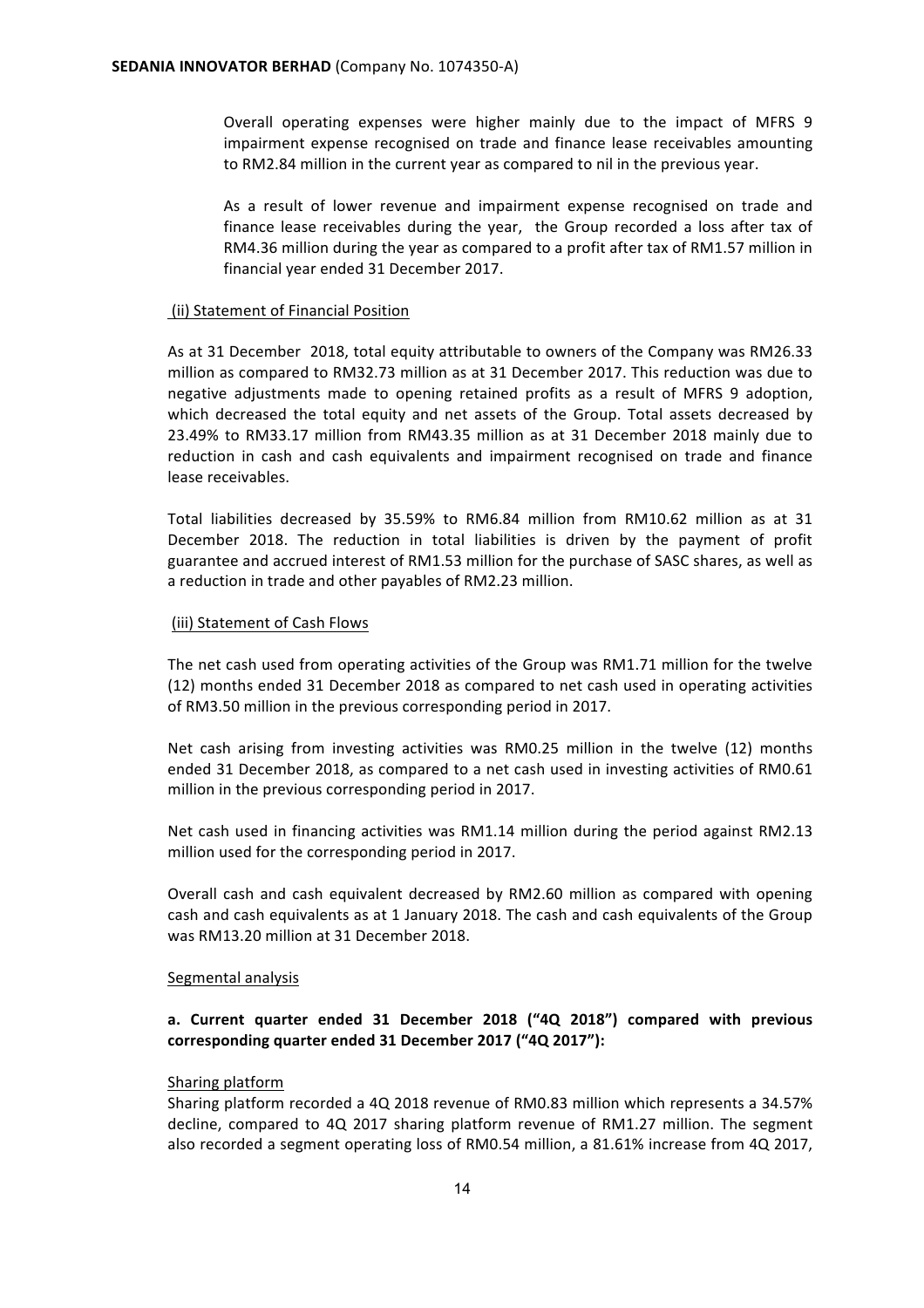largely due to the recognition of impairment expense on trade receivables of RM0.86 million.

#### Green Technology solutions

The revenue recorded by GreenTech segment was RM0.06 million in 4Q 2018 as compared to RM1.49 million in 4Q 2017. Revenue from this segment is a continuation of the existing contract with a partner for GreenTech solutions for a financial institution.

The segment recorded an operating loss before tax in the current quarter of RM0.85 million as compared to a segment operating profit before tax of RM0.29 million in 4Q 2017. This was due to common operating expenses/indirect cost allocated on a reasonable basis to this segment for whose benefit the expense was incurred.

#### IoT solutions

There was no revenue recorded from this segment in 4Q 2018, as compared to a revenue of RM2.99 million in 4Q 2017. All IoT solutions for a fire safety system has been delivered in 1Q 2018. 

The segment recorded an operating loss before tax of RM2.01 million in 4Q 2018 largely due to impairment expense recognised on trade receivables of RM1.69 million in 4Q 2018 as compared to 4Q 2017.

#### Big Data Analytics

There is no revenue recorded from this segment in the current quarter under review.

The segment recorded an operating loss before tax of RM0.58 million in 4Q 2018 as compared to a segment operating loss of RM0.09 million in 4Q 2017. This was due to impairment expense on trade receivables and common operating expenses allocated on a reasonable basis to this segment amounting to RM0.54 million.

#### FinTech

In 4Q 2018, FinTech segment revenue was RM1.22 million, an increase of 35.14% as compared to RM0.90 million in 4Q 2017. The segment recorded an operating profit of RM0.79 million in the current quarter under review as compared to operating profit of RM1.09 million in 4Q 2017. In 4Q 2017, included in the Fintech results was a government grant of RM0.31 million.

#### **Others**

This segment comprises operations relating to investment holding. The segment recorded a segment operating loss before tax of RM0.39 million in 4Q 2018 as compared to a segment operating loss of RM0.38 million in 4Q 2017. This was due to common operating expenses allocated on a reasonable basis to this segment for whose benefit the expense was incurred.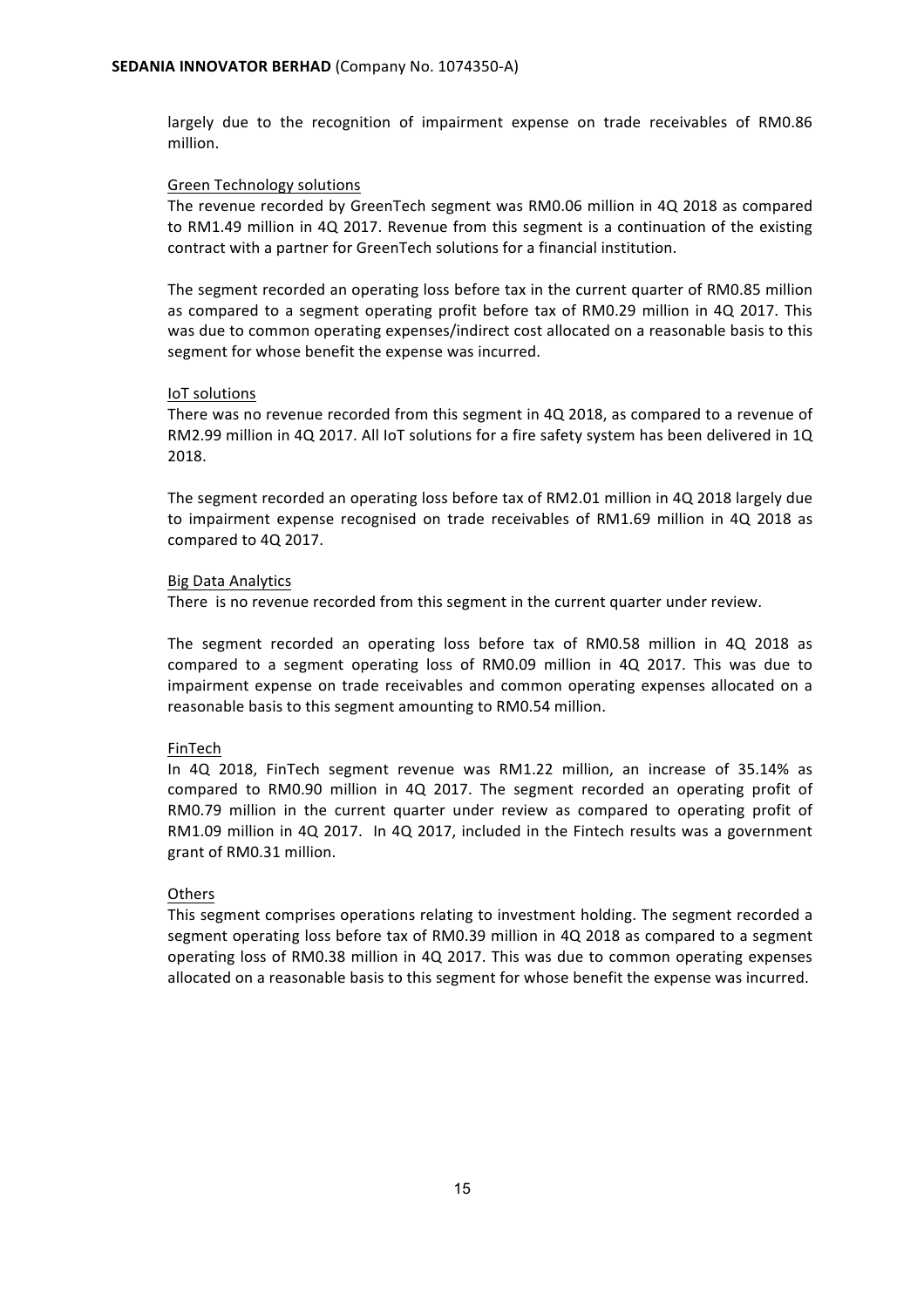|                                    | <b>Quarter ended</b> | <b>Changes</b> |         |
|------------------------------------|----------------------|----------------|---------|
|                                    | 31 Dec 2018          | 30 Sept 2018   | ℅       |
|                                    | <b>RM'000</b>        | <b>RM'000</b>  |         |
|                                    |                      |                |         |
| Revenue                            | 2,103                | 2,057          | $< 1\%$ |
| Operating Loss Before Interest and |                      |                |         |
| Tax                                | (3,508)              | (290)          | (>100)  |
| Loss Before Tax                    | (3,584)              | (295)          | (>100)  |
| Loss After Tax & Attributable to   |                      |                |         |
| Ordinary Equity Holders of the     |                      |                |         |
| Parent                             | (3,149)              | (537)          | (>100)  |

#### **B2.** Comparison with immediate preceding quarter's results

The Group recorded a revenue of RM2.10 million during the quarter under review against a revenue of RM2.06 million in the preceding quarter ended 30 September 2018. Revenue for the quarter increased slightly as compared to the immediate preceding quarter.

The Group recorded a loss before tax of RM3.58 million for the current quarter under review as compared to a loss before tax of RM0.30 million in the immediate preceding quarter. Loss after tax amounts to RM3.15 million as compared to loss after tax of RM0.54 million in the immediate preceding quarter mainly due to an increase in overall operating expenses as a result of impairment expense recognised on trade and finance lease receivables in the final quarter.

#### **B3.** Prospects for 2019

The Board of Directors is of the view that the operating performance of the Group for the financial year ended 31 December 2018 was challenging and the Board continues to be cautious in its business outlook in the short term.

However, the Board is encouraged by the continuous positive contributions from the FinTech segment and its new innovations that are expected to go-to-market in 2019.

Despite a disappointing IoT segment performance in 2018, the prospects of the segment are expected to improve in 2019. The Group is also making good progress in the GreenTech segment, despite an initial delay of a particular project as a result of its extended execution time. New projects acquired further strengthens the Greentech segment's prospects in 2019 and the Board expects positive contributions from this segment in the year.

The Group will continue its efforts to focus on measures in improving operational performances whilst exercising prudent financial and risk management across the Group.

#### **B4.** Profit forecast

The Group has not issued any profit forecast in any public documents.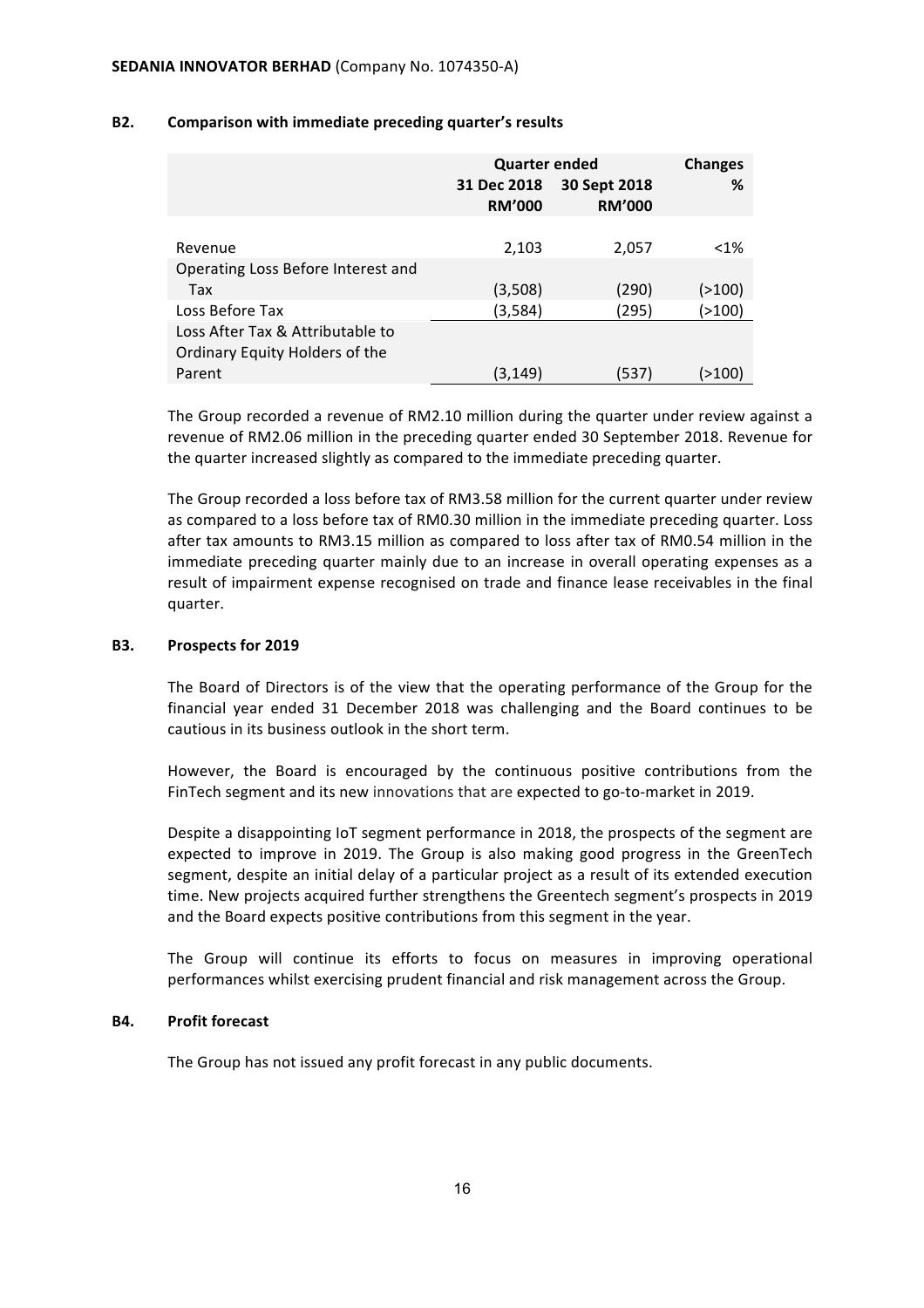#### **B5. Taxation**

|                                                            | 3 months ended                  |                                 |                                 | 12 months ended                        |
|------------------------------------------------------------|---------------------------------|---------------------------------|---------------------------------|----------------------------------------|
|                                                            | 31 Dec<br>2018<br><b>RM'000</b> | 31 Dec<br>2017<br><b>RM'000</b> | 31 Dec<br>2018<br><b>RM'000</b> | <b>31 Dec</b><br>2017<br><b>RM'000</b> |
| Tax expense recognized in<br>profit or loss:               |                                 |                                 |                                 |                                        |
| Current tax provision<br>(Over) / Under provision in       | 43                              | 591                             | 522                             | 717                                    |
| prior year                                                 | (42)                            | (97)                            | (42)                            | (98)                                   |
| Tax expense for the<br>financial period                    | $\mathbf{1}$                    | 494                             | 480                             | 619                                    |
| Deferred tax:<br>Relating to origination of                |                                 |                                 |                                 |                                        |
| <b>Temporary Difference</b><br>(Over) / Under provision in | (436)                           | 127                             | (436)                           | 127                                    |
| prior year                                                 |                                 | (156)                           |                                 | (156)                                  |
| Tax expense for the<br>financial period                    | (436)                           | (29)                            | (436)                           | (29)                                   |
|                                                            | (435)                           | 465                             | 44                              | 590                                    |

#### **B6.** Status of corporate proposals announced

On 23 October 2017, M&A Securities Sdn. Bhd. ("M&A") on behalf of the Board of Directors ("Board") announced that SIB proposes to undertake a private placement of up to 22,580,600 new ordinary shares in SIB to independent third party investor(s) to be identified ("Proposed Private Placement").

On 24 October 2017, M&A had, on behalf of the Board, announced that SIB have submitted the additional listing application to Bursa Malaysia Securities Bhd. ("Bursa Securities") in relation to the Proposed Private Placement.

On 25 October 2017, M&A had, on behalf of the Board, announced that Bursa Securities had, vide its letter dated 25 October 2017, approved the listing of and quotation for up to 22,580,600 new ordinary shares in SIB to be issued pursuant to the Proposed Private Placement, subject to the following conditions:

- (a) SIB and M&A must fully comply with the relevant provisions under the ACE Market Listing Requirements ("ACE LR") pertaining to the implementation of the Proposed Private Placement;
- (b) SIB and M&A to inform Bursa Securities upon the completion of the Proposed Private Placement; and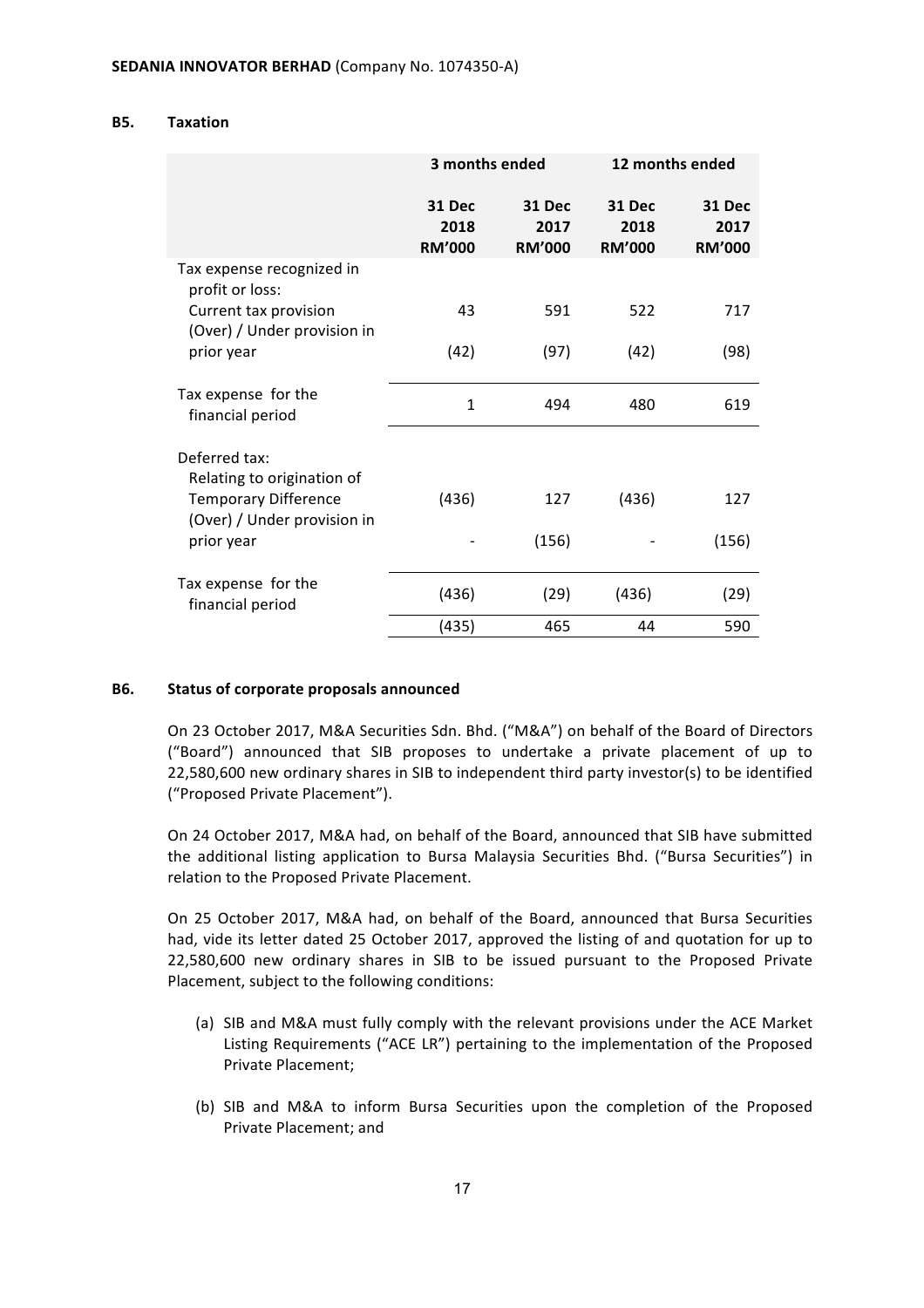(c) SIB to furnish Bursa Securities with a written confirmation of its compliance with the terms and conditions by Bursa Securities' approval once the Proposed Private Placement is completed.

SIB is required to ensure full compliance of all the requirements as provided under the ACE LR at all times.

On 2 April 2018, M&A had, on behalf of the Board, announced that SIB have submitted an application to Bursa Securities to seek extension of time of  $six(6)$  months up to 24 October 2018 to complete the implementation of the Proposed Private placement.

On 4 April 2018, M&A had, on behalf of the Board, announced that Bursa Securities, after taking into consideration the relevant facts and circumstances, had approved the extension of time application until 24 October 2018

On 18 October 2018, M&A had, on behalf of the Board, announced that Bursa Securities had approved a further extension of time of six  $(6)$  months up to 24 April 2019 to complete the implementation of the Proposed Private Placement.

There are no other corporate proposals, which have been announced but not completed as at 25 February 2019, being the date of this report.

## **B7. Borrowings**

The Group's borrowings as at 31 December 2018 are as follows:

|                                           | As at 4 <sup>td</sup> quarter ended 2018 |                   |              |
|-------------------------------------------|------------------------------------------|-------------------|--------------|
|                                           | Long term                                | <b>Short term</b> | <b>Total</b> |
|                                           |                                          |                   |              |
| Secured - property term loan <sup>®</sup> | 509                                      | 74                | 583          |
| Unsecured - hire purchase payable**       | 460                                      | 125               | 585          |
|                                           |                                          |                   |              |
|                                           | As at 4 <sup>td</sup> quarter ended 2017 |                   |              |
|                                           | Long term                                | <b>Short term</b> | Total        |
|                                           |                                          |                   |              |

Secured – property term loan 587 587 74 661 Unsecured - hire purchase payable 62 62 25 87

\*The term loan is secured by a first legal charge against the Group's office premises.

\*\*The hire purchase payables of the Group as at 31 December 2018 are for the Group's motor vehicles. The portion of the hire purchase due within one (1) year is classified as current liabilities.

#### **B8. Material litigation**

The Group is not engaged in any material litigation, claims or arbitration, either as plaintiff or defendant, and the Directors are not aware of any proceedings pending or threatened against the Group, or of any fact likely to give rise to any proceeding which might materially or adversely affect the financial position or business of the Group.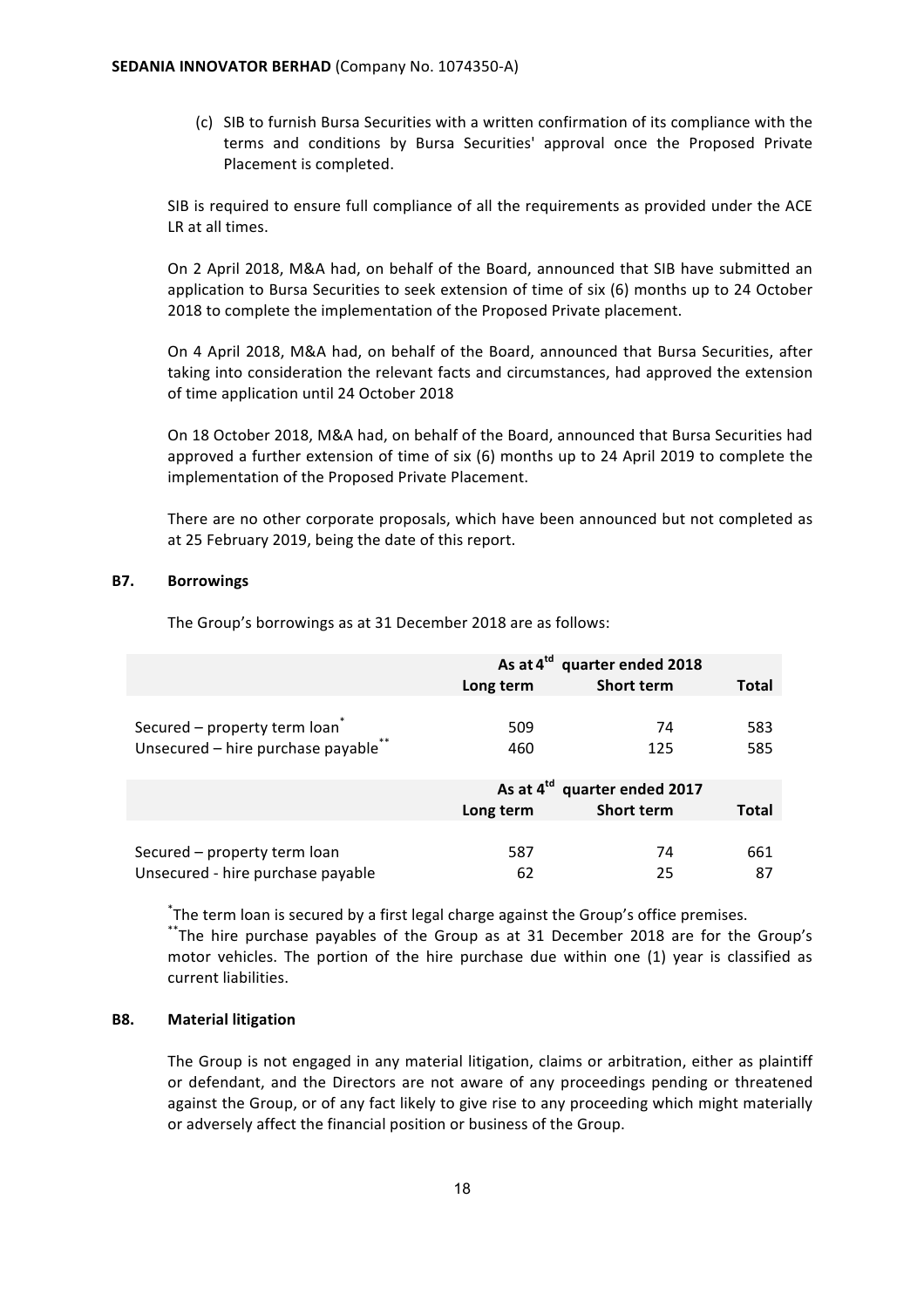#### **B9. Dividends**

No dividend has been paid, declared or proposed during the quarter under review.

#### **B10. Earnings per share**

(a) Basic earnings per share

The earnings per share are calculated by dividing the net profit/(loss) attributable to ordinary owners of the Company by the weighted average number of ordinary shares in issue during the period.

|                                                                      | 3 months ended        |                | 12 months ended |                |
|----------------------------------------------------------------------|-----------------------|----------------|-----------------|----------------|
|                                                                      | <b>31 Dec</b><br>2018 | 31 Dec<br>2017 | 31 Dec<br>2018  | 31 Dec<br>2017 |
| (Loss) / Profit attributable to<br>owners of the Company<br>(RM'000) | (3,149)               | 341            | (4, 357)        | 1,567          |
| Weighted average number of<br>ordinary shares in issue<br>('000)     | 225,806               | 225,806        | 225,806         | 211,595        |
| Basic (loss) / earnings per<br>share (sen)                           | (1.395)               | 0.171          | (1.930)         | 0.741          |

### (b) Diluted earnings per share

The diluted earnings per share are calculated by dividing the net profit attributable to ordinary owners of the Company by the weighted average number of ordinary shares in issue during the period, adjusted for dilutive effects of potential ordinary shares from share options granted pursuant to the Employees' Share Option Scheme ("ESOS").

|                                                                               | 3 months ended        |                | 12 months ended       |                |
|-------------------------------------------------------------------------------|-----------------------|----------------|-----------------------|----------------|
|                                                                               | <b>31 Dec</b><br>2018 | 31 Dec<br>2017 | <b>31 Dec</b><br>2018 | 31 Dec<br>2017 |
| (Loss) / Profit attributable to<br>owners of the Company<br>(RM'000)          | (3, 149)              | 341            | (4, 357)              | 1,567          |
| Weighted average number of<br>ordinary shares in issue<br>(1000)              | 225,806               | 225,806        | 225,806               | 211,595        |
| Effect of dilution:<br>ESOS shares ('000)                                     | 2,631                 |                | 2,631                 |                |
| Weighted average number of<br>ordinary shares in issue and<br>issuable ('000) | 228,437               | 225,806        | 228,437               | 211,595        |
| Basic (loss) / earnings per<br>share (sen)                                    | (1.378)               | 0.171          | (1.907)               | 0.741          |